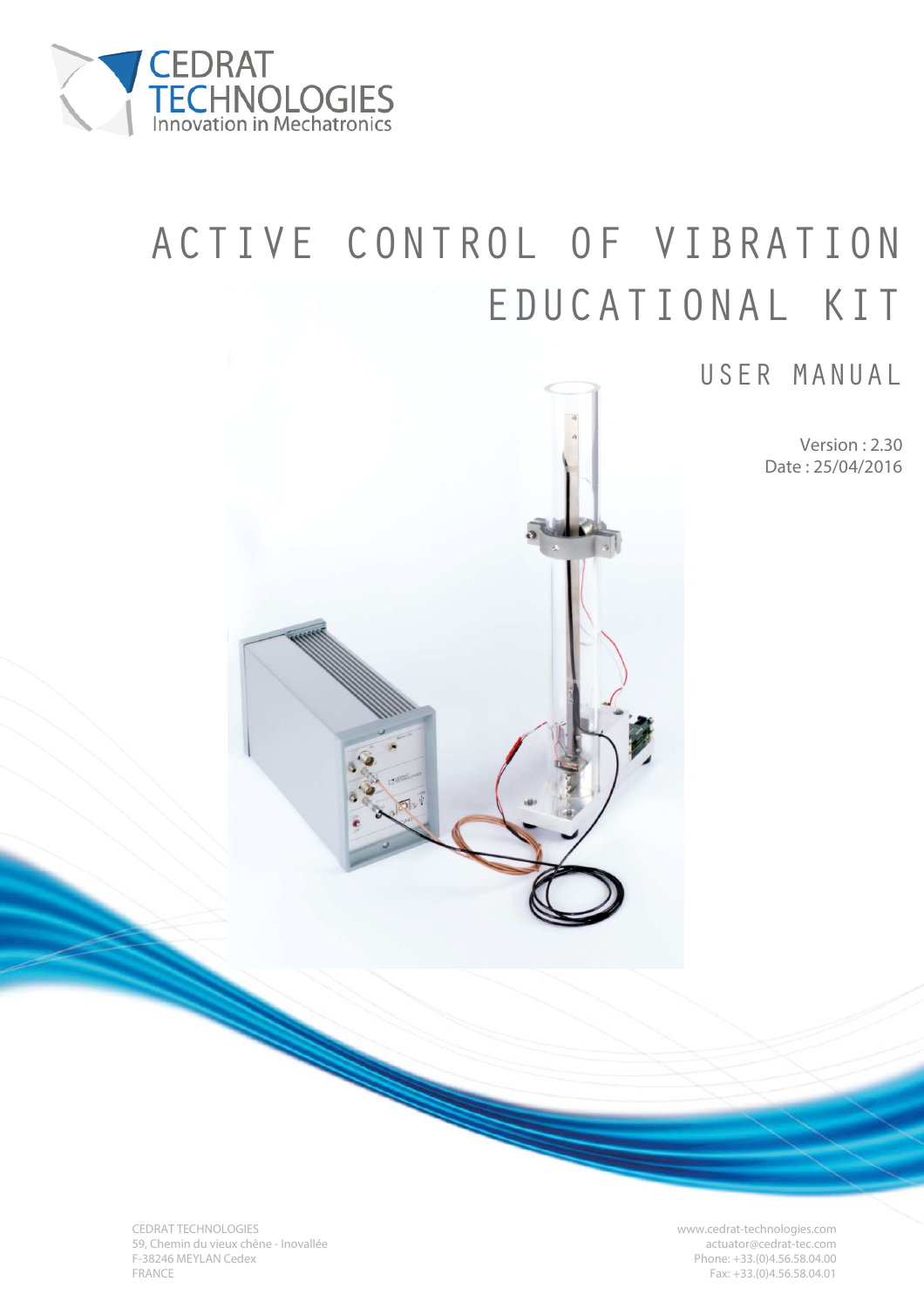

# TABLE OF CONTENTS

| 2. USER MANUAL OF APA6OSM PIEZO ACTUATOR AND CA45                                                                                                                                                                             |
|-------------------------------------------------------------------------------------------------------------------------------------------------------------------------------------------------------------------------------|
| 3. INSTALLING THE EDUCATIONAL KIT 10                                                                                                                                                                                          |
| 3.1. INSTALLING THE SOFTWARE  10                                                                                                                                                                                              |
|                                                                                                                                                                                                                               |
| 3.2. INSTALLING THE HARDWARE 13                                                                                                                                                                                               |
|                                                                                                                                                                                                                               |
|                                                                                                                                                                                                                               |
| 4.1.1. CONNECTION SECTION Records and the contract of the contract of the contract of the second section of the second section of the second section of the second section of the second section of the second section of the |
|                                                                                                                                                                                                                               |
|                                                                                                                                                                                                                               |
|                                                                                                                                                                                                                               |
|                                                                                                                                                                                                                               |
| 5. OPERATING MODE OF THE EDUCATIONAL KIT.                                                                                                                                                                                     |
|                                                                                                                                                                                                                               |
|                                                                                                                                                                                                                               |
|                                                                                                                                                                                                                               |
|                                                                                                                                                                                                                               |
| WARRANTY CONDITIONS AND EXCEPTIONS 25<br>6.                                                                                                                                                                                   |

2

 $\n **• • • • • • • • • • • • • • • • • • • • • • • • • • • • • • •** <$ 

 $0.0.00000000000000$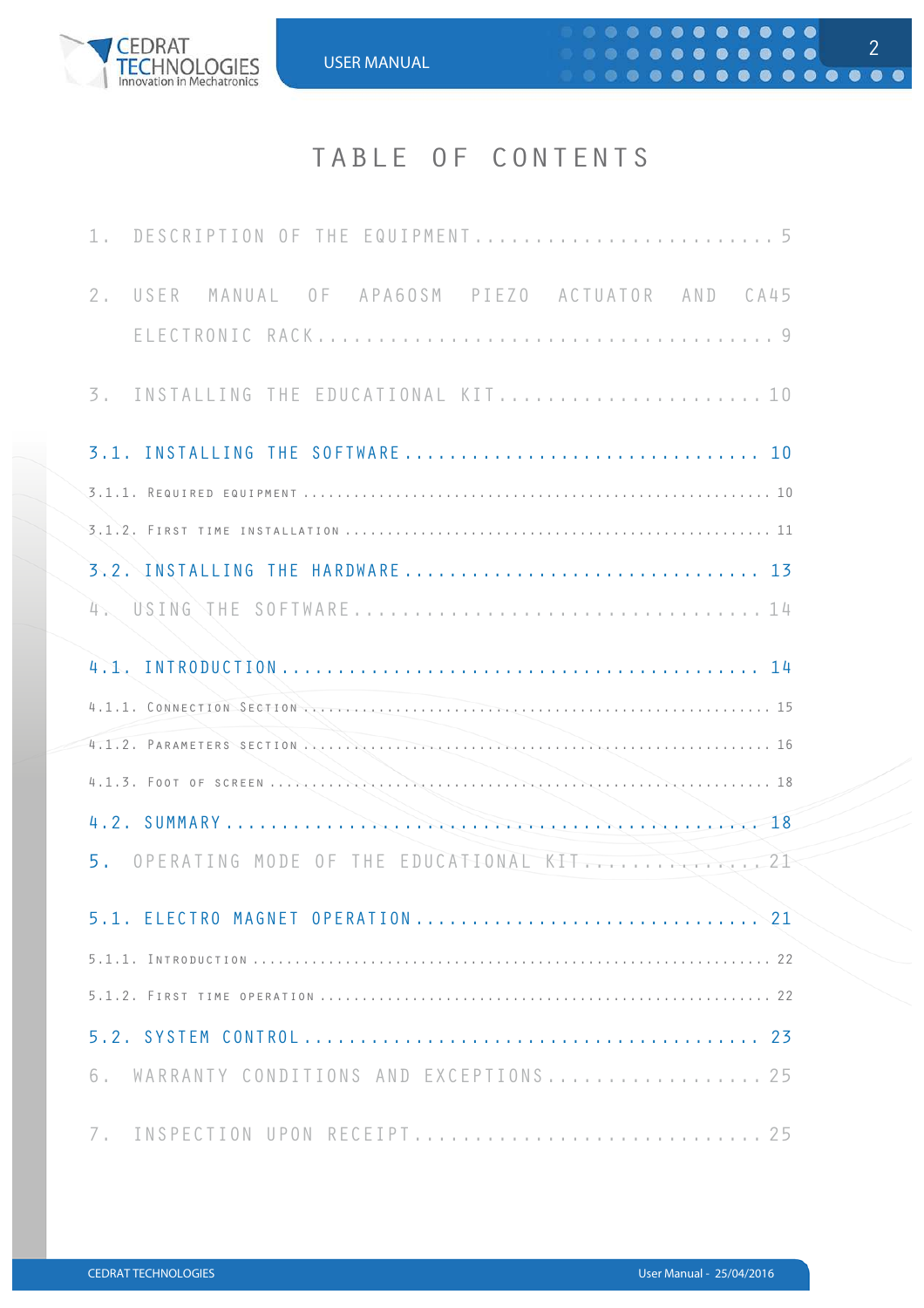

9. ANNEX 1: TROUBLE SHOOTING FORM........................ 26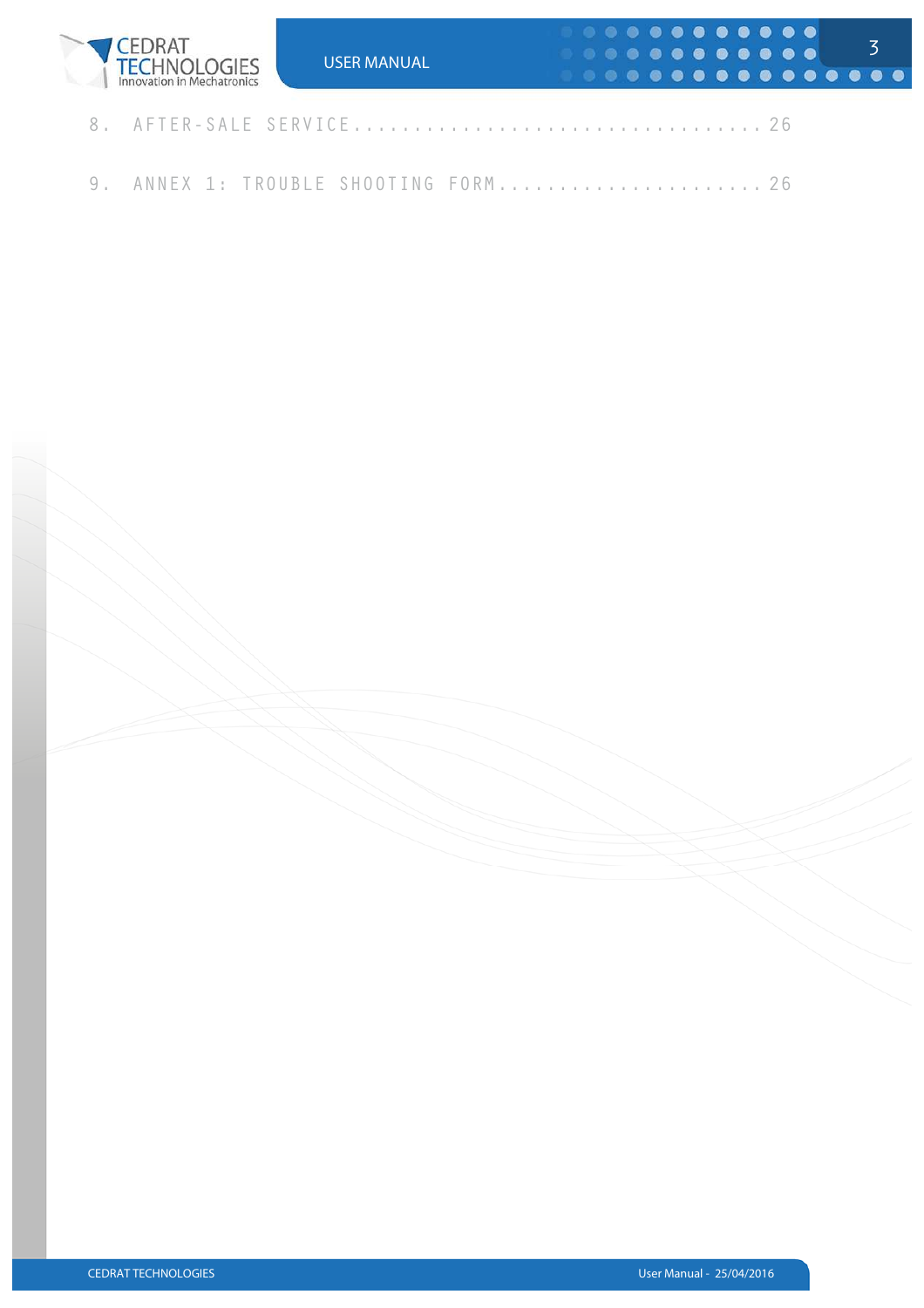

#### CAUTION: READ BEFORE OPENING

For safety purposes these instructions must be read before using this product.

Piezoelectric products are not warranted against mechanical damage resulting from improper use, wherein excessive forces or voltages that are outside specified ranges are applied.

High voltage is present in this product.

Only qualified personnel should work on or around this equipment and only after becoming thoroughly familiar with all warnings, safety notices, and procedures contained herein.

The successful and safe operation of this equipment is dependent on proper handling, installation and operation.

A "qualified person" is someone who is familiar with the installation, construction and operation of the equipment and the hazards involved. In addition, he/she has the following qualifications :

- trained and authorized to energize, de-energize, clean, and ground equipment in accordance with established practices,
- trained in the proper care and use of protective equipment in accordance with established safety practices.

4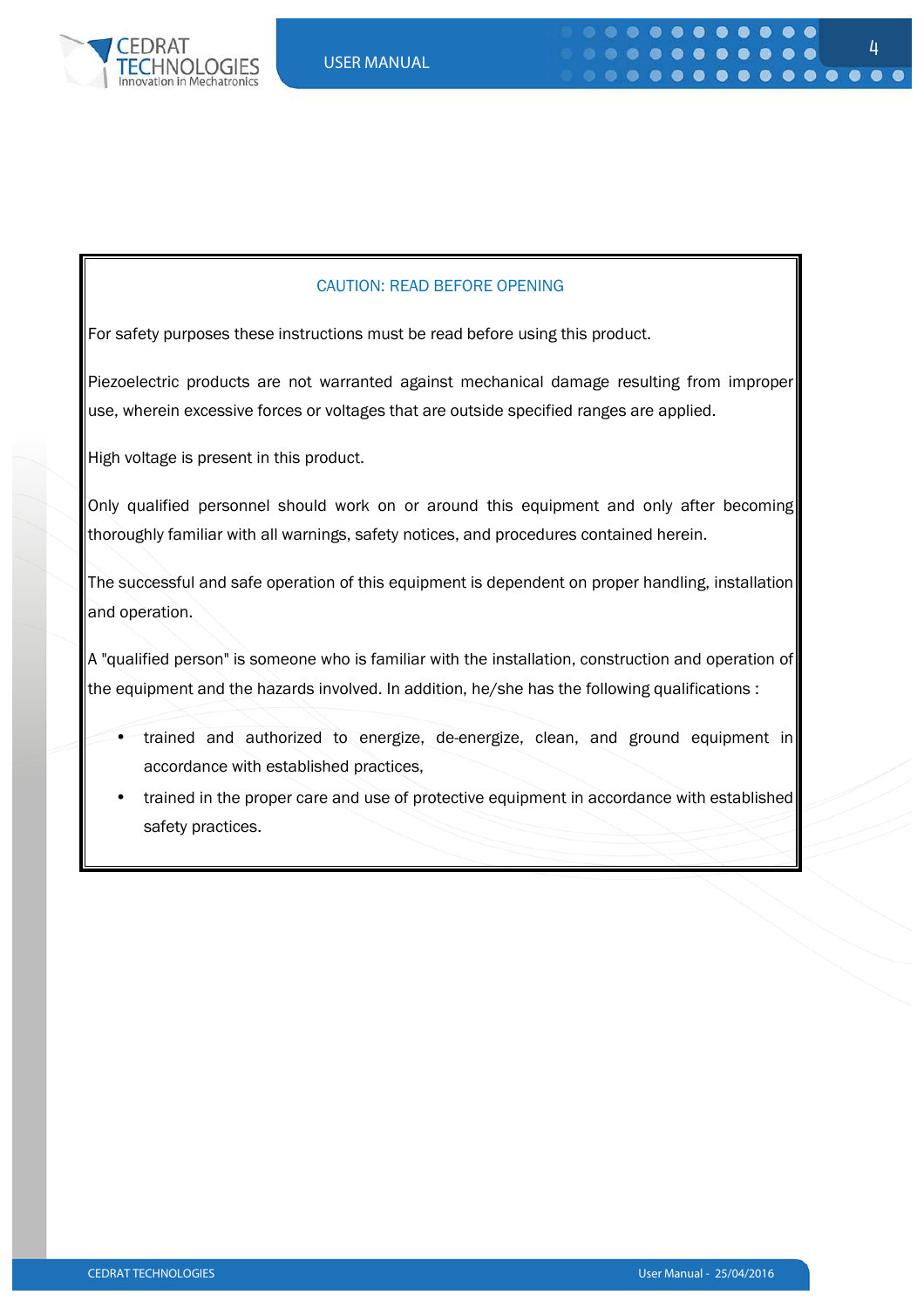

## 1. DESCRIPTION OF THE EQUIPMENT

The Educational Kit includes:

- An electronic rack including
	- o A linear amplifier CA45
	- o The accelerometer power supply
	- o A digital PID controller UC45
- A complete mechanism including
	- o A mechanical beam
	- o An Amplified Piezo Actuator APA60SM
	- o An accelerometer
	- o An electromagnet and its driver
- A GUI software to configure the digital controller UC45 through USB connection.
- **Cables**

Not included:

- Low frequency sine generator to provide the input for the electromagnet driver
- 24VDC power supply

5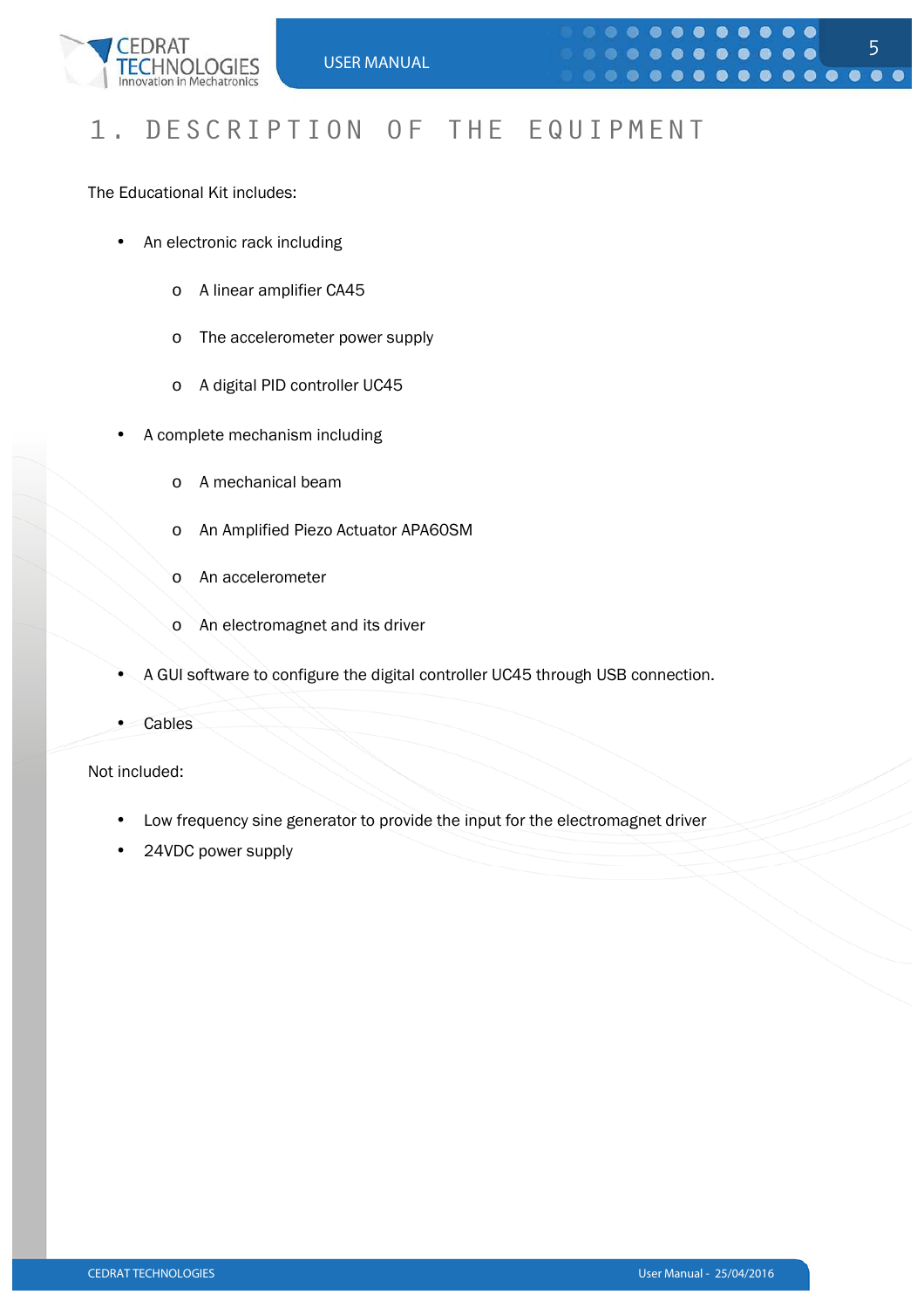



*Figure 1: Educational Kit of Cedrat Technologies, front view* 

6

 $\bullet\bullet\bullet\bullet\bullet$ 

 $\begin{array}{cccccccccccccc} \bullet & \bullet & \bullet & \bullet & \bullet & \bullet & \bullet \end{array}$ 

 $\bullet$  $\bullet$ 

 $\bullet$  $\bullet$  $\bullet$ 

 $\bullet$  $\bullet$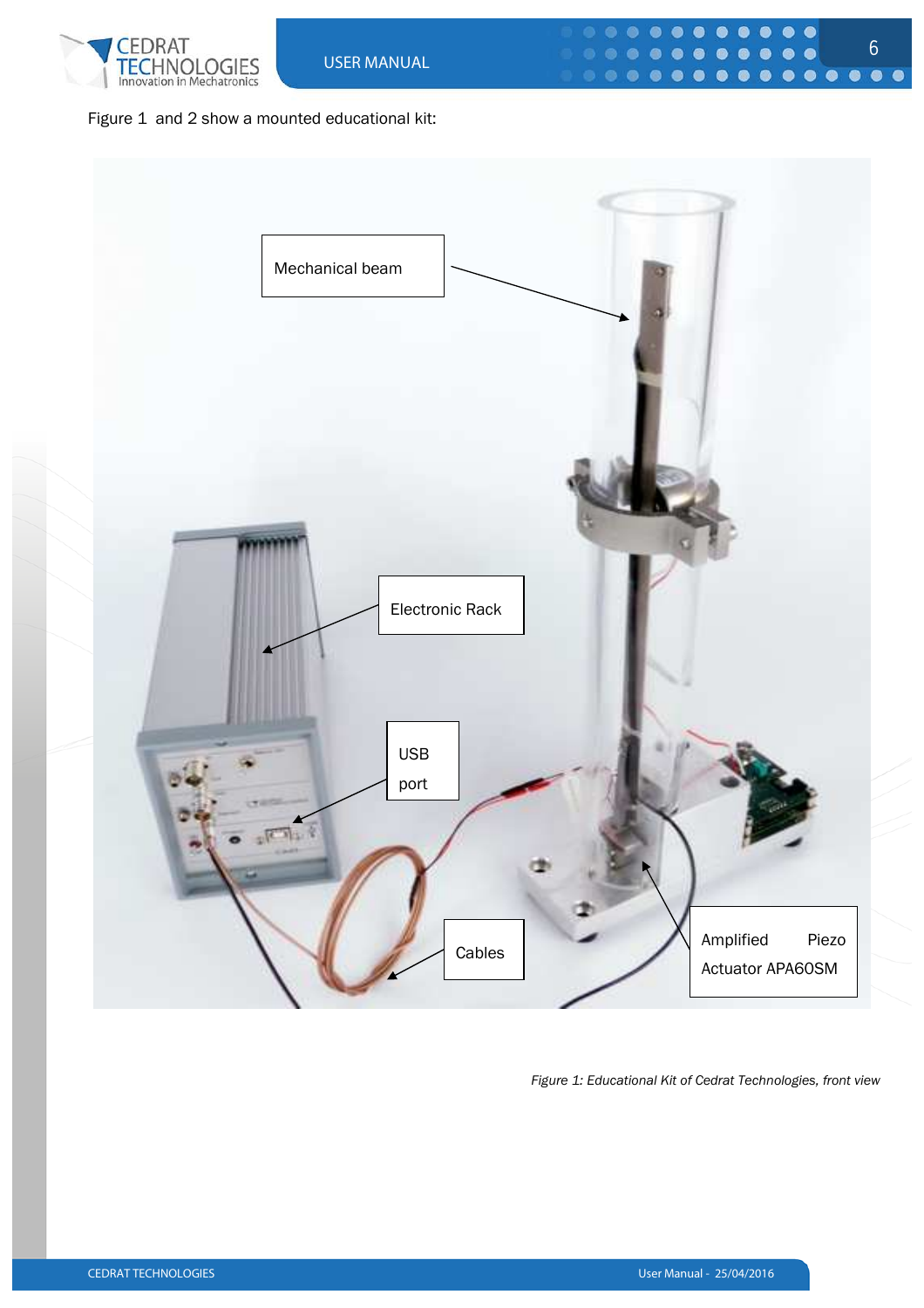



 $\bullet$  $\bullet$  $\bullet$  $\bullet$ 

 $\bullet$ ●



*Figure 2: Educational Kit of Cedrat Technologies, rear view*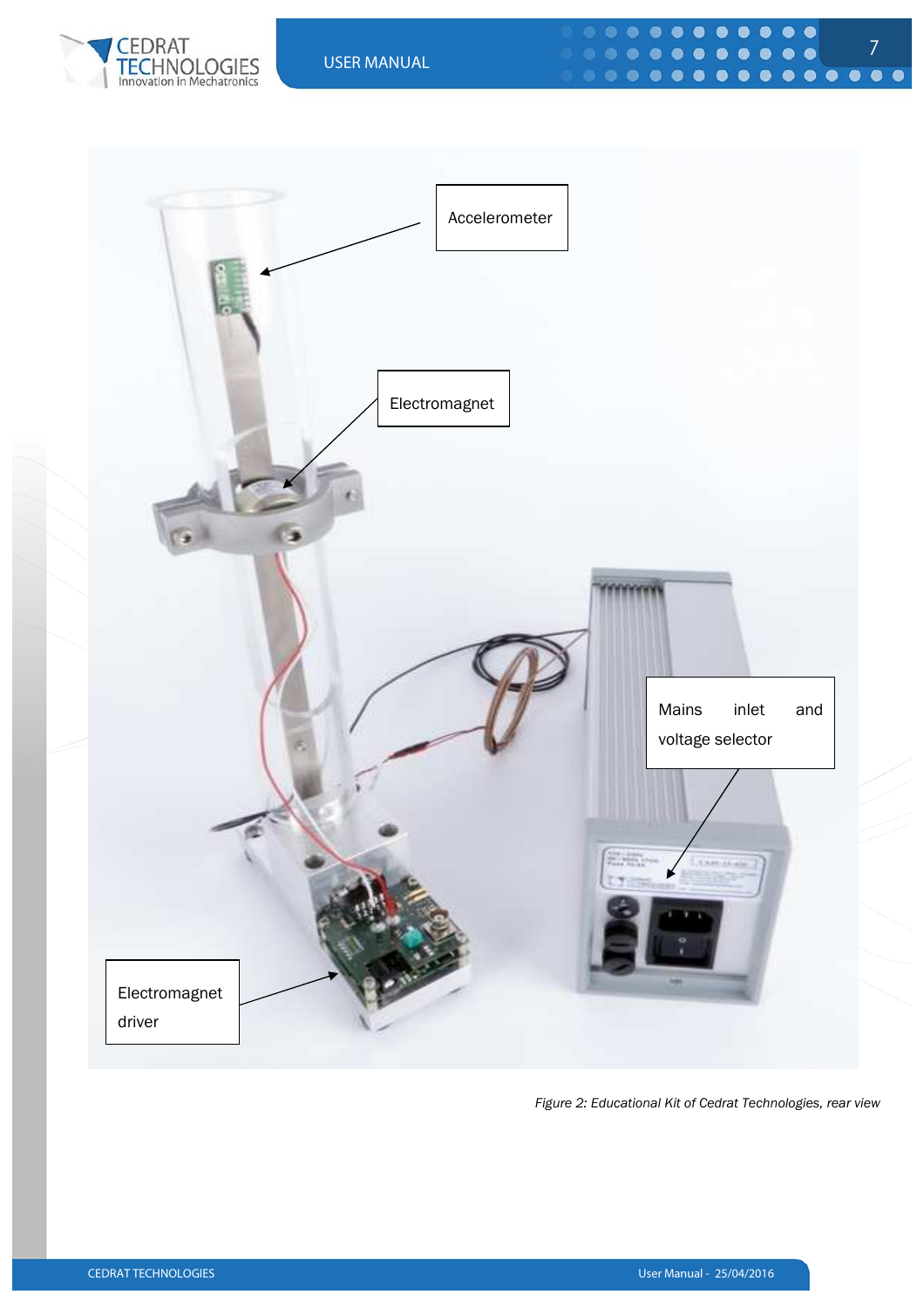

#### Figure 3 explains the connections of the CA45 electronic rack:



*Figure 3: CA45 front panel description*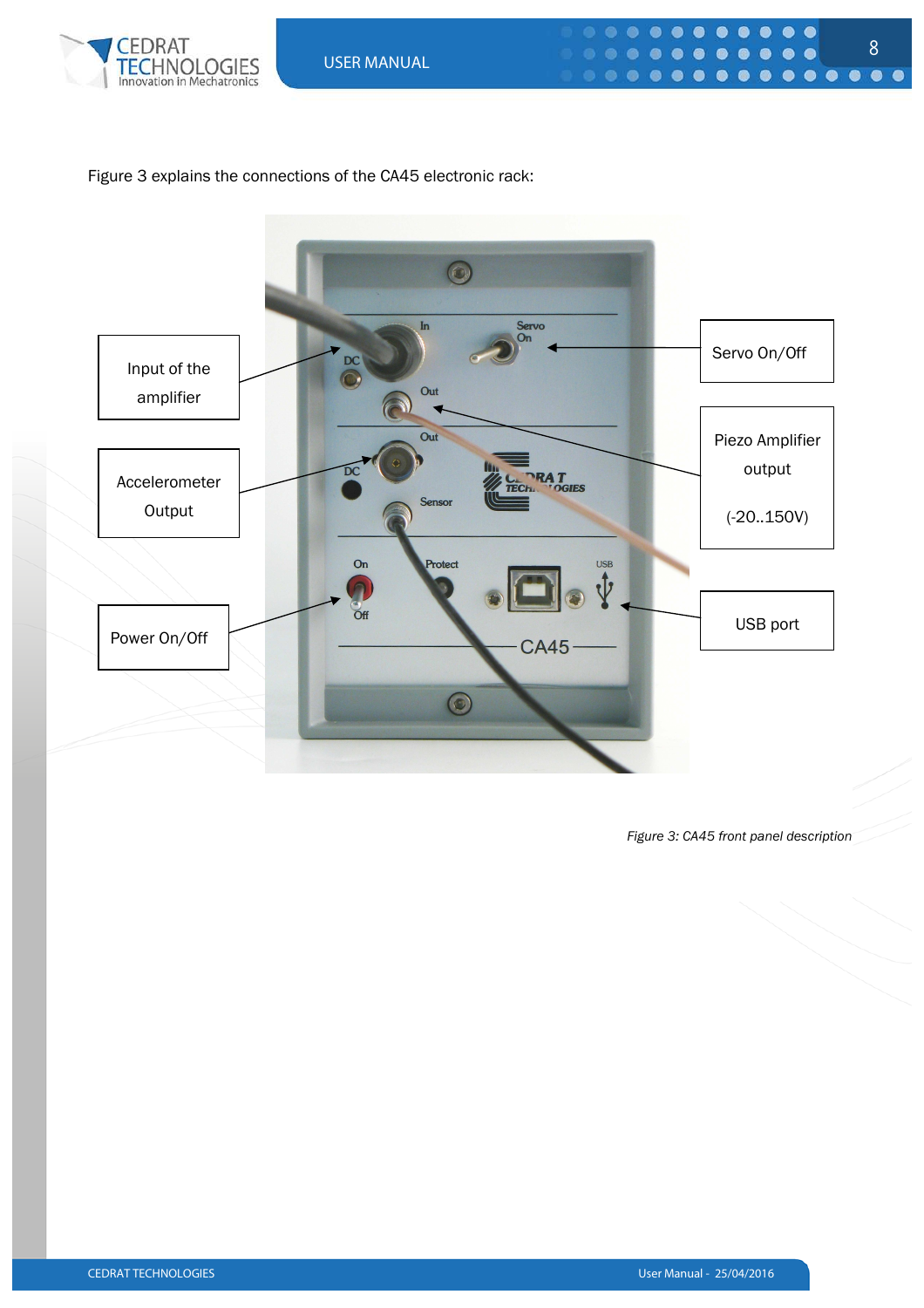

Figure 4 shows the GUI Interface of the controller UC45:



*Figure 4: GUI Interface of the controller (HDPM45.exe)* 

9

 $\bullet\bullet\bullet$ 

 $\begin{array}{ccccccccccccccccc} \circ & \circ & \circ & \circ & \circ & \circ & \circ \end{array}$ 

. .

 $\bullet$ 

 $$ 

 $\bullet$   $\bullet$ 

 $\bullet$ 

Description of the parameters is given in 4.1.2

# 2. USER MANUAL OF APA60SM PIEZO ACTUATOR AND CA45 ELECTRONIC RACK

The APA60SM actuator and the CA45 are standard industrial products of Cedrat Technologies.

The relative user manuals can be found at: *http://www.cedrat-technologies.com/en/products/usersmanual.html*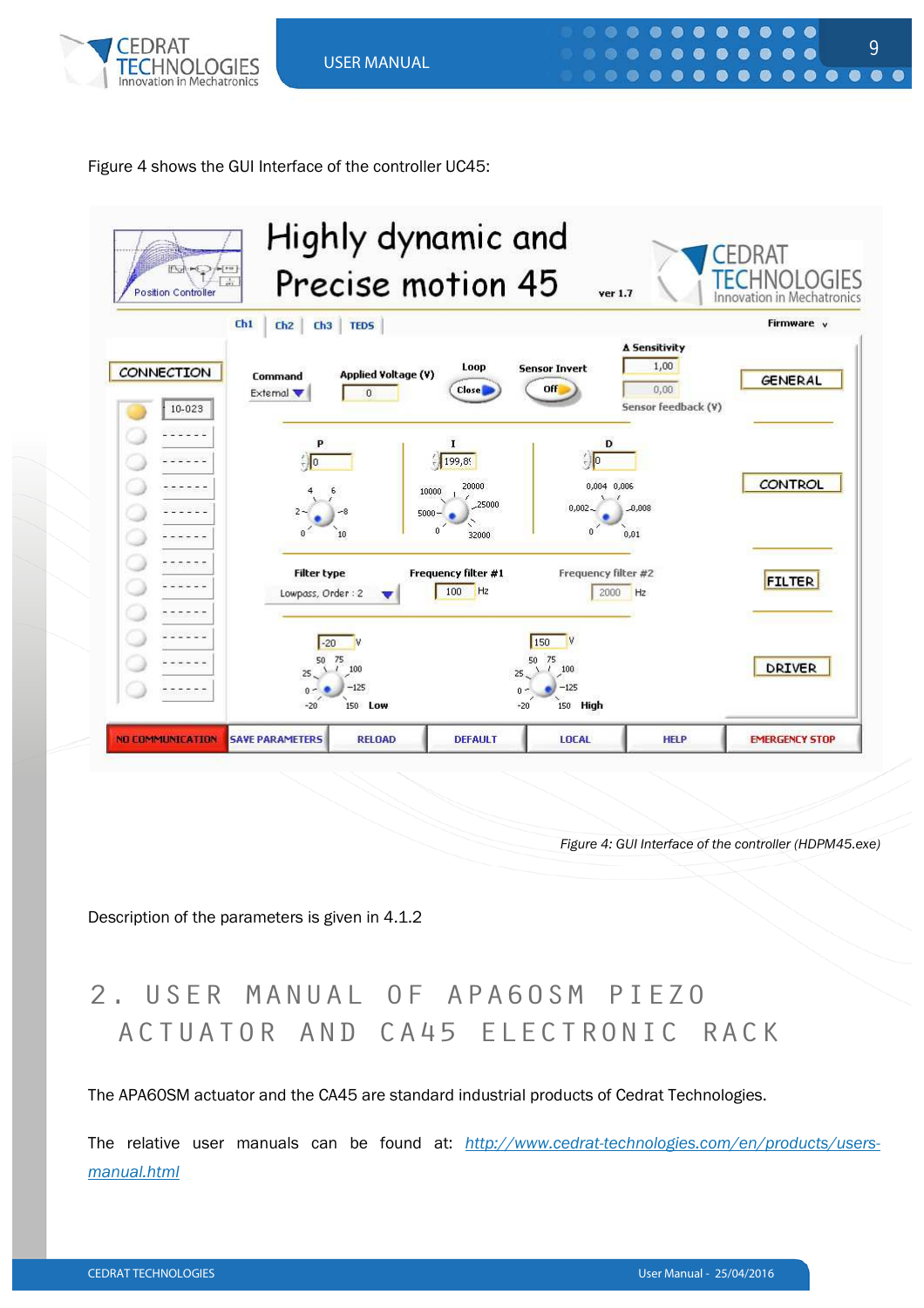

# 3. INSTALLING THE EDUCATIONAL KIT

The educational kit is easy and fast to install.

### 3.1.INSTALLING THE SOFTWARE

This paragraph describes the different instructions to connect the UC45 microcontroller and to install the software. The operator in the same time must connect the mechanism to the rack following the instruction in the user manual "LA75 - Linear amplifier for piezoelectric actuators CA45 Compact standalone amplifier -Product and warranty information".



1

Do not connect the CA45 USB driver to the PC before installing the software.

#### 3.1.1.Required equipment

You must install the Software on the following Personal Computer configuration:

• Change "," in "." in the regional configuration of your PC if it is not the case. (Settings/ Controls Panel / Regional and language Options / Customize / Decimal symbol).

Required files:

• A single CD or a downloaded file (HDPM45vxx.zip) on the Cedrat Technologies website (*http://www.cedrat-technologies.com/en/mechatronic-products/download/graphical-users-interface.html* ) includes the installer for the application software.

10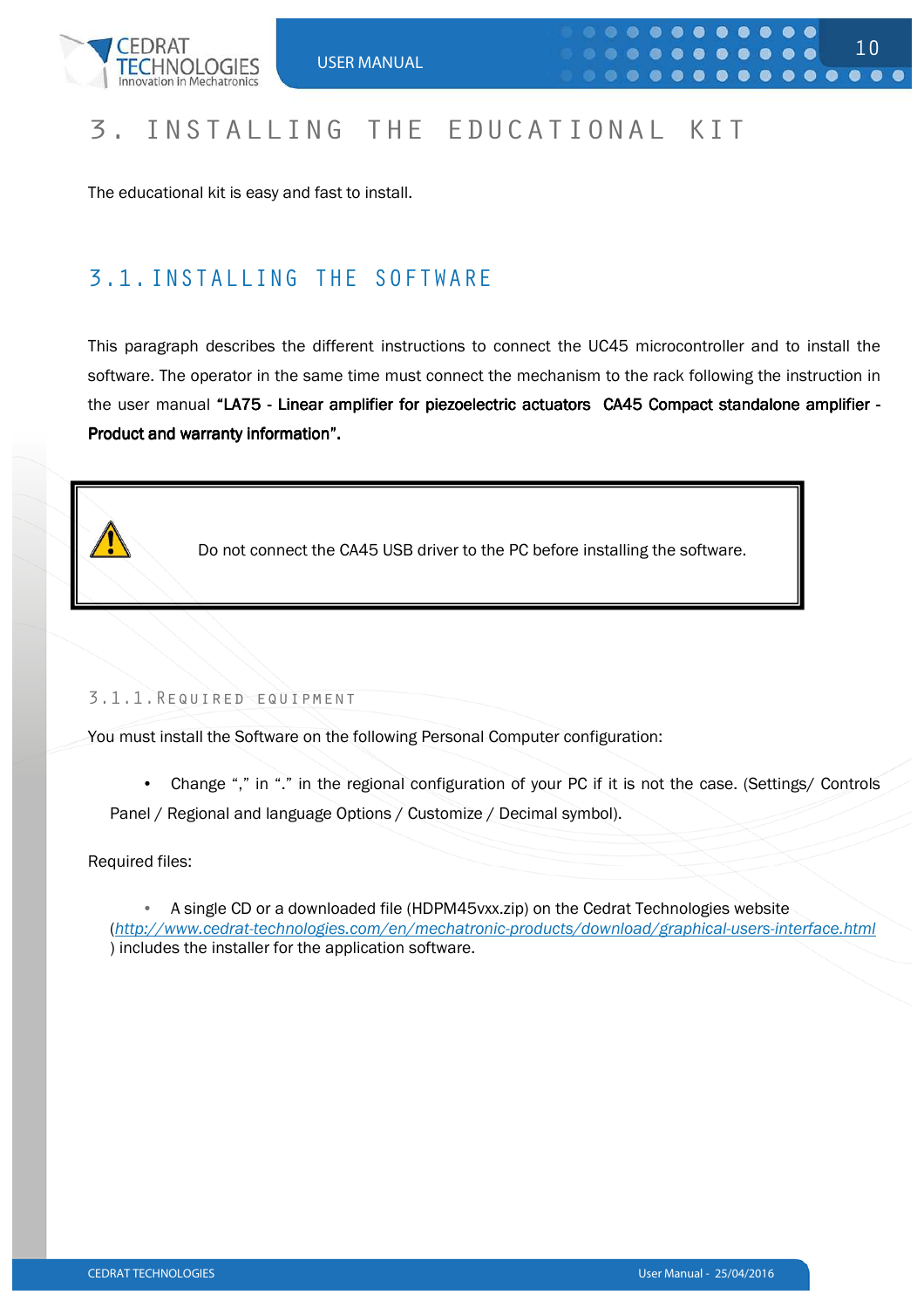

#### 3.1.2.First time installation

#### 1. The operator has to run the "setup.exe", following the instructions.

|                                                                                                                                                                                                                                          | 暖 HDPM45v11<br>$-11x$                                                                                                                                                   |
|------------------------------------------------------------------------------------------------------------------------------------------------------------------------------------------------------------------------------------------|-------------------------------------------------------------------------------------------------------------------------------------------------------------------------|
| 哪 HDPM45v11<br>$ \blacksquare$ $\times$                                                                                                                                                                                                  | <b>Destination Directory</b><br>Select the primary installation directory.                                                                                              |
| It is strongly recommended that you exit all programs before running this<br>installer. Applications that run in the background, such as virus-scanning<br>utilities, might cause the installer to take longer than average to complete. | All software will be installed in the following location(s). To install software into a<br>different location(s), click the Browse button and select another directory. |
|                                                                                                                                                                                                                                          | Directory for HDPM45v11<br>C:\Program Files\HDPM45v11\<br>Browse                                                                                                        |
| Please wait while the installer initializes.                                                                                                                                                                                             |                                                                                                                                                                         |
|                                                                                                                                                                                                                                          | Directory for National Instruments products:                                                                                                                            |
|                                                                                                                                                                                                                                          | C:\Program Files\National Instruments\<br>Browse                                                                                                                        |
|                                                                                                                                                                                                                                          |                                                                                                                                                                         |
| Cancel                                                                                                                                                                                                                                   | $<<$ Back<br>$Next \gg$<br>Cancel                                                                                                                                       |

*Figure 5: Destination directory* 

11

| 暖 HDPM45v11                                                                                                                                                  | $\Box$ |  |
|--------------------------------------------------------------------------------------------------------------------------------------------------------------|--------|--|
| <b>License Agreement</b><br>You must accept the license(s) displayed below to proceed.                                                                       |        |  |
|                                                                                                                                                              |        |  |
| CONTRAT DE LICENCE LOGICIEL NATIONAL INSTRUMENTS                                                                                                             | ≜      |  |
| GUIDE D'INSTALLATION : LE PRÉSENT DOCUMENT EST UN CONTRAT, AVANT DE                                                                                          |        |  |
| TÉLÉCHARGER LE LOGICIEL ET/OU DE FINALISER LE PROCESSUS D'INSTALLATION,                                                                                      |        |  |
| VEUILLEZ LIRE ATTENTIVEMENT LE PRÉSENT CONTRAT. EN TÉLÉCHARGEANT LE LOGICIEL                                                                                 |        |  |
| ET/OU CLIQUANT SUR LE BOUTON PERMETTANT DE FINALISER LE PROCESSUS<br>D'INSTALLATION, VOUS SOUSCRIVEZ AUX CLAUSES DU PRÉSENT CONTRAT ET ACCEPTEZ              |        |  |
| D'ÊTRE LIÉ PAR LE PRÉSENT CONTRAT. SI VOUS NE VOULEZ PAS DEVENIR PARTIE AU                                                                                   |        |  |
| PRESENT CONTRATINIÊTRE LIÉ PAR L'ENSEMBLE DE SES CLAUSES ET CONDITIONS,<br>VEUILLEZ CLIQUER SUR LE BOUTON QUI ANNULE LE PROCESSUS D'INSTALLATION,            |        |  |
| IN'INSTALLEZ PAS ET N'UTILISEZ PAS LE LOGICIEL, ET RETOURNEZ CELUI-CI DANS LES                                                                               |        |  |
| TRENTE (30) JOURS DE SA RÉCEPTION (ACCOMPAGNÉ DE TOUS LES DOCUMENTS ÉCRITS<br>QUI LE COMPLÈTENT, AINSI QUE DE LEURS EMBALLAGES) A L'ENDROIT OU VOUS LES AVEZ |        |  |
| OBTENUS. TOUS LES RETOURS SERONT SOUMIS A LA POLITIQUE DE NI ALORS EN                                                                                        |        |  |
| VIGUEUR EN MATIÈRE DE RETOURS.                                                                                                                               |        |  |
| Définitions. Dans le présent Contrat, les mots suivants ont les significations indiquées<br>Al decembries                                                    |        |  |
| C   accept the License Agreement(s).                                                                                                                         |        |  |
| C I do not accept the License Agreement(s).                                                                                                                  |        |  |
|                                                                                                                                                              |        |  |
| Next<br><< Back<br>Cancel                                                                                                                                    |        |  |

*Figure 6: License Agreement*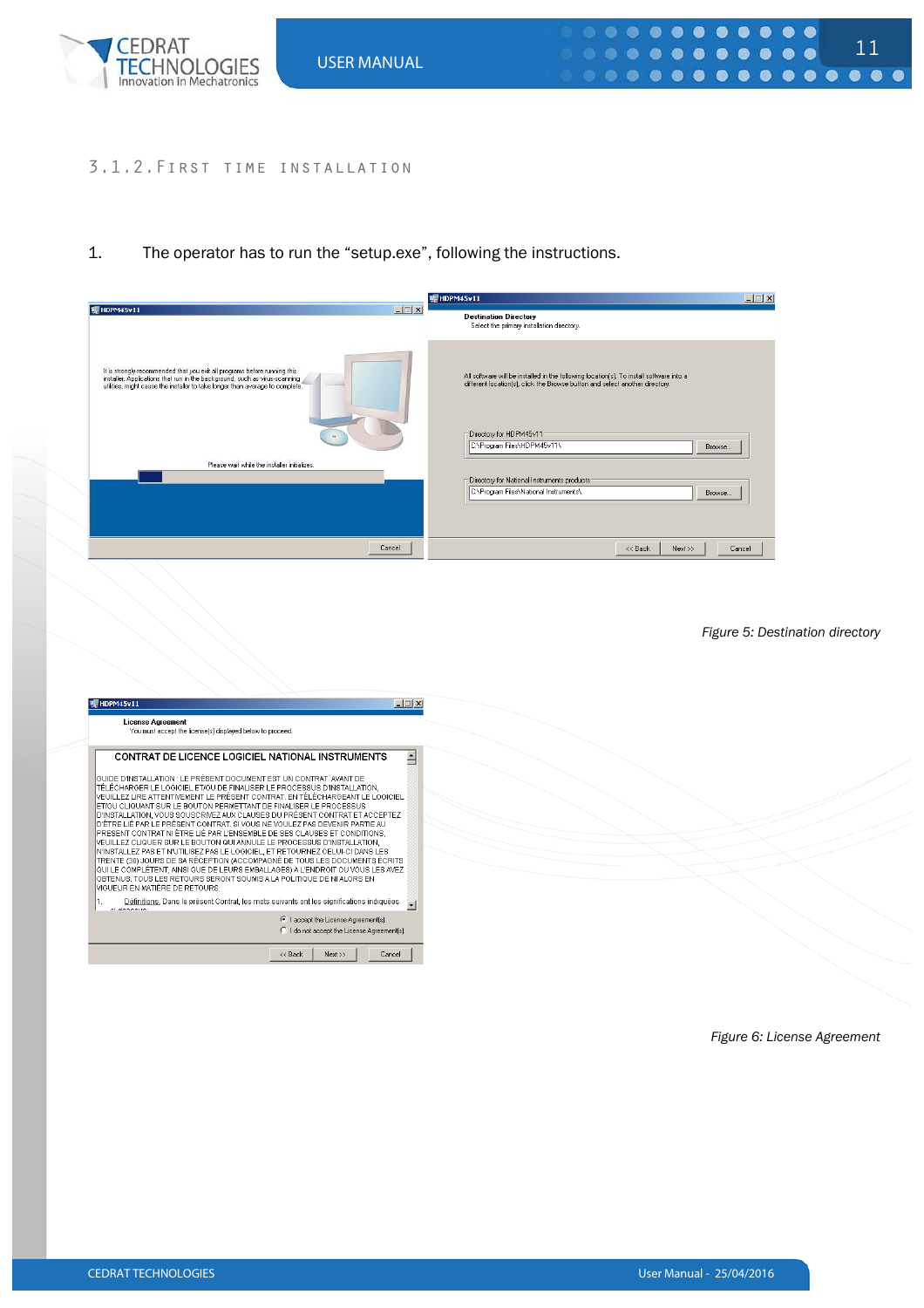| <b>CEDRAT</b><br><b>FECHNOLOGIES</b><br>Innovation in Mechatronics                                                           | <b>USER MANUAL</b>             |                                                                  | $0 0 0 0 0 0 0 0 0 0 0 0 0$<br>12 |
|------------------------------------------------------------------------------------------------------------------------------|--------------------------------|------------------------------------------------------------------|-----------------------------------|
| 雙HDPM45v11<br><b>Start Installation</b><br>Review the following summary before continuing.<br>Upgrading<br>• HDPM45v11 Files | $\Box$                         | 1 HDPM45v11                                                      | $\Box$ $\Box$ $\times$            |
| <b>Adding or Changing</b><br>. National Instruments system components                                                        |                                | Overall Progress<br>Currently installing HDPM45v11. Part 1 of 1. |                                   |
| Click the Next button to begin installation. Click the Back button to change the installation settings.<br>Save File         | << Back<br>Cancel<br>$Next$ >> | << Back                                                          | Cancel<br>Next >>                 |

*Figure 7: Starting Installation* 

2. After the installation is finished, another driver will be installed automatically. The PC needs to be restarted. An icon "HDPM45\_vxx.exe" is normally on the desktop.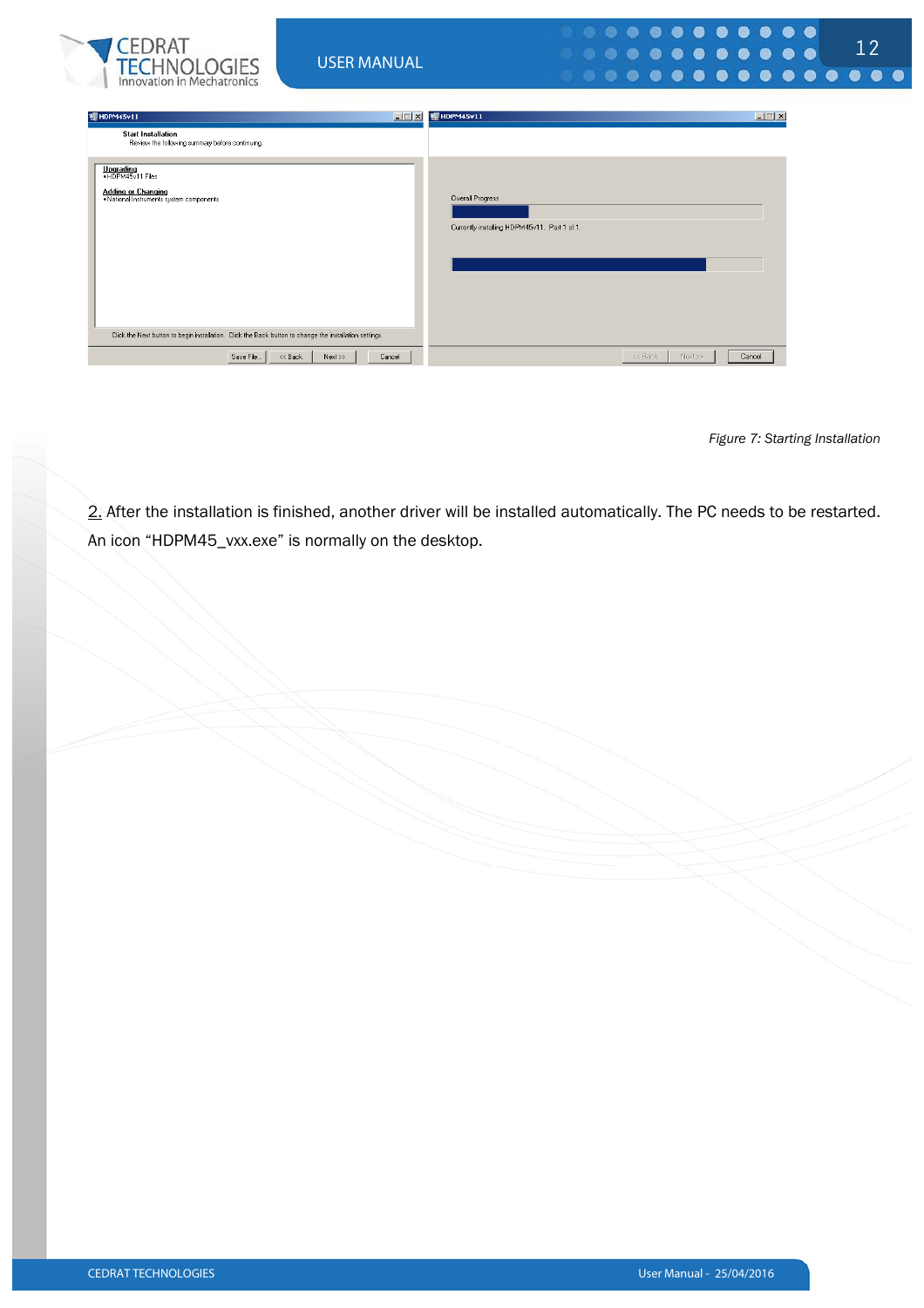

### 3.2.INSTALLING THE HARDWARE

Follow the procedure:

- Connect the CA45 to the grid/mains
- Connect the brown LEMO cable to the "Out" plug of the CA45 and into the actuator.
- Connect the dark LEMO cable to the "Sensor" plug.
- Connect the USB plug to the PC
- No cable needs to be connected to the "In" BNC plug
- Switch "Servo On" to the right position
- Switch ON the CA45. The front LED should be green.
- Start the software HDPM45. The software connects to the controller.
- The system is ready. By shaking the beam manually, you can observe that the system is actively damped.

 $\bullet$ 



*Figure 8: piezo actuator connection* 

13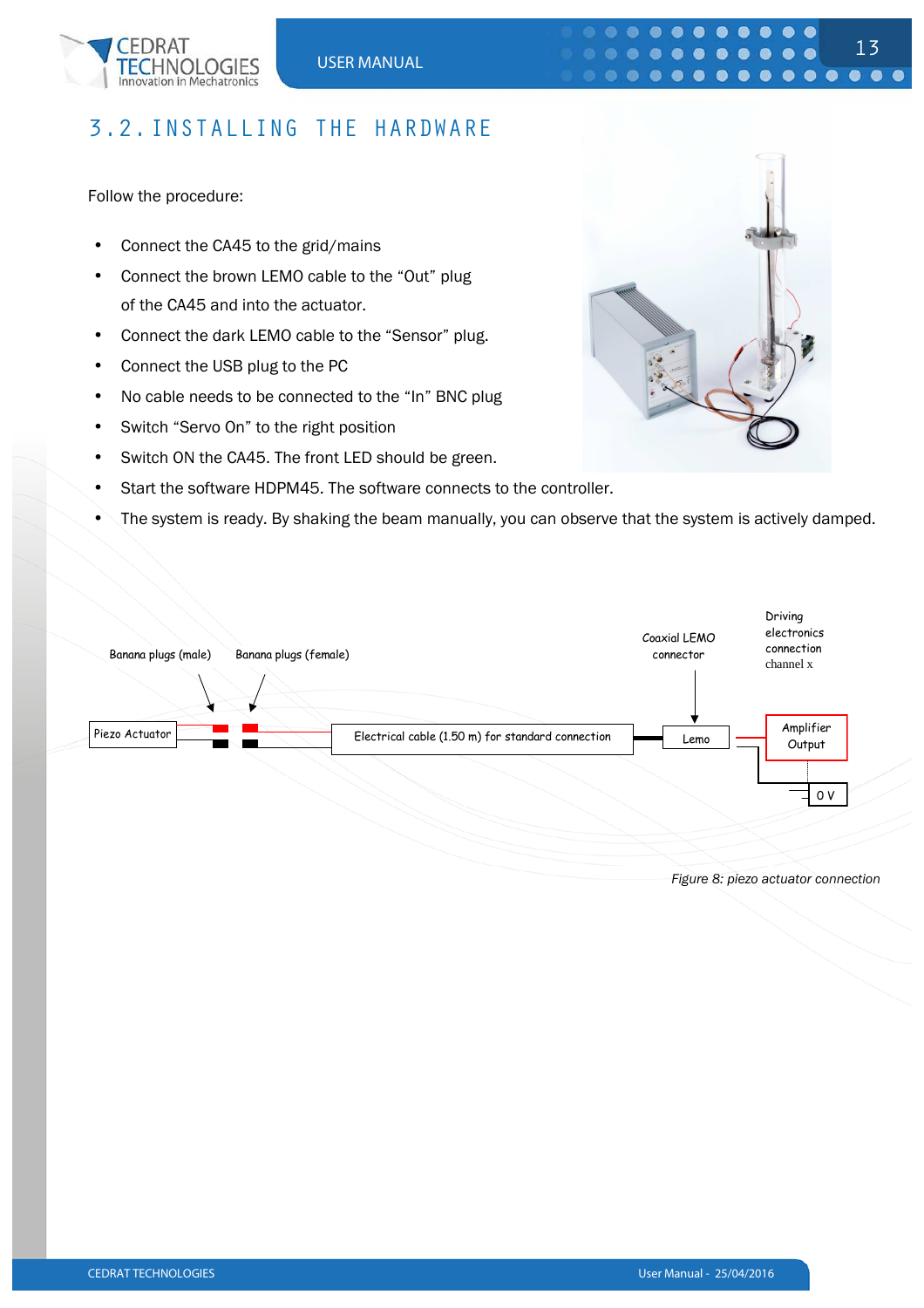

### 4. USING THE SOFTWARE

### 4.1.INTRODUCTION

This is a guide on how to use the "Highly dynamic and precise motion 45" software with a piezo actuator associated to a sensor. The software allows to tune some of the controller parameters.

The screen is divided in three areas, surrounded in green on the figure below:

- The "CONNECTION" section manages the selection and communication to the boards.
- In the parameter section (center of the screen) one can monitor and adjust the parameters of the controller.
- The foot of the screen contains several main commands to manage the configuration of the software.



*Figure 9 : Human Machine Interface description*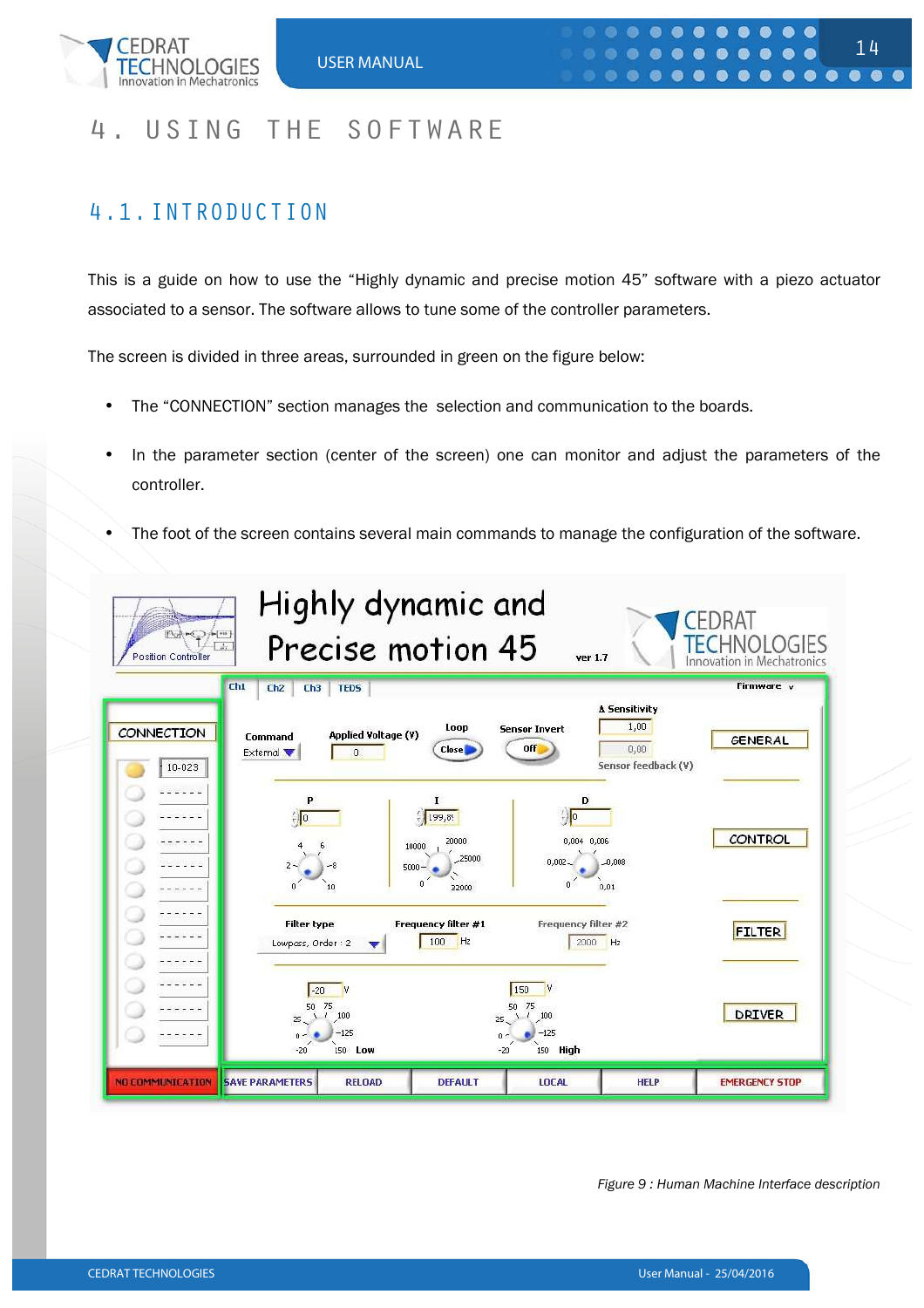

#### 4.1.1.Connection Section

The area is composed of twelve possible boards (maximum number, the ACV kit contains only one).

CONNECTION 10-023  $\sim$  $-$ وزيرير  $\sim$   $\sim$ **NO COMMUNICATION** 

Figure 10: Left section of the HMI : Connection section

During lanch, the software performs a search of the various boards which could be connected. During this first step, a button "LOADING..." appears. This first step can last 1 or 2 minutes.

**LOADING...** 

*Figure 11: First step*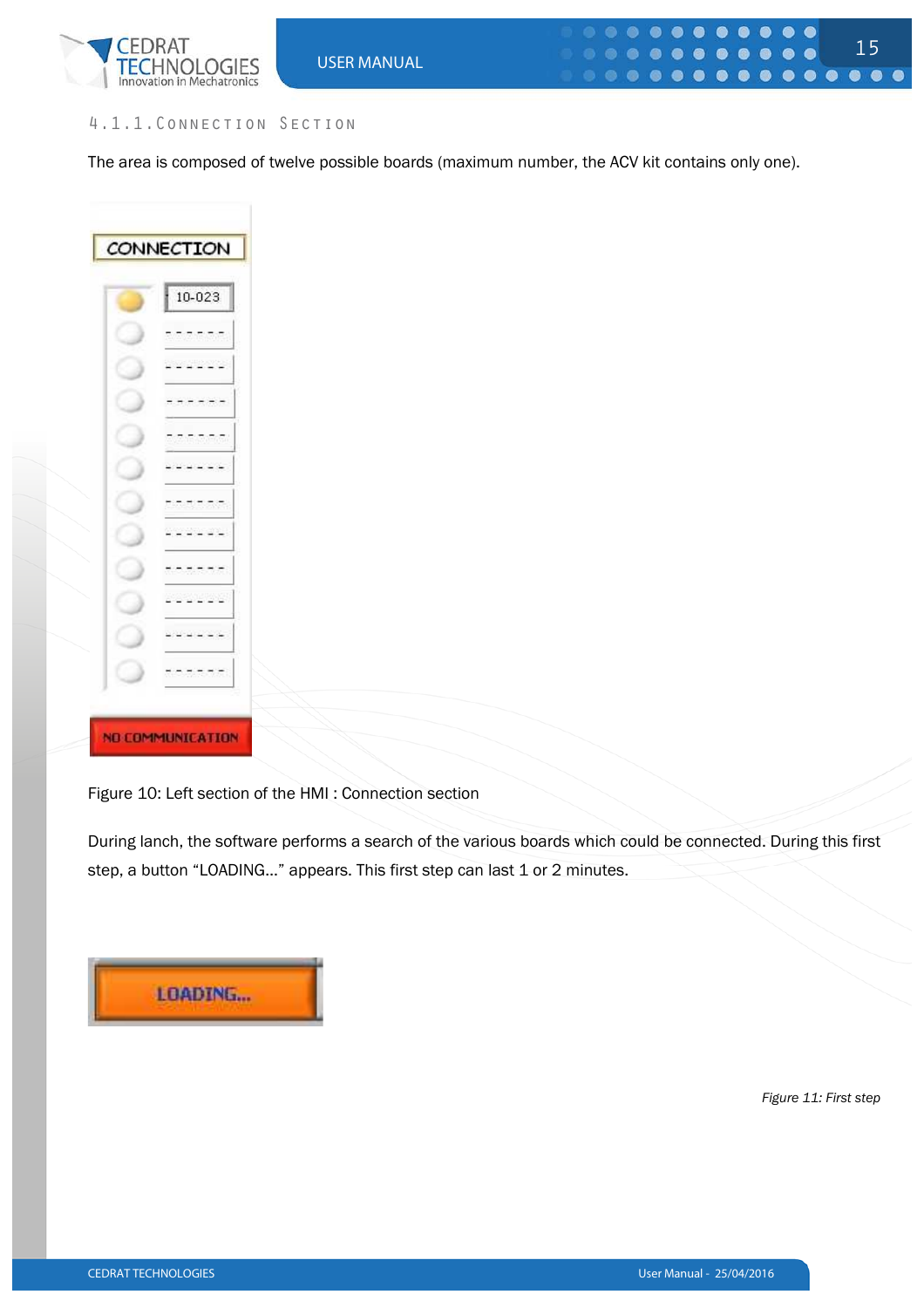

In a second step, the software will read the parameters on the boards, during which a button "NO COMMUNICATION" appears. When those two steps are finished, the Human Machine Interface is ready to use, the button "RUNNING" appears.

 $\bullet$ 

. . .

 $\bullet$ **88** 

Until the connection is established correctly (button "RUNNING / NO COMMUNICATION" stay in the state "NO COMMUNICATION"), no action can be performed except clicking on the "EMERGENCY STOP" button.

#### 4.1.2.Parameters section

The main part of the screen is composed of four sections where the operator can monitor and edit different parameters of the digital PID controller:



*Figure 12: Right section of the HMI: parameter section* 

16

 $0 0 0 0 0 0 0 0$ 

#### GENERAL:

- **Command** is a selector to choose between two possible command sources for the actuator:
	- $\circ$  Internal: In this case the command is issued from the Applied voltage command. The operator can select the voltage that he would like to send to the actuator from -1 to 7.5 Volts.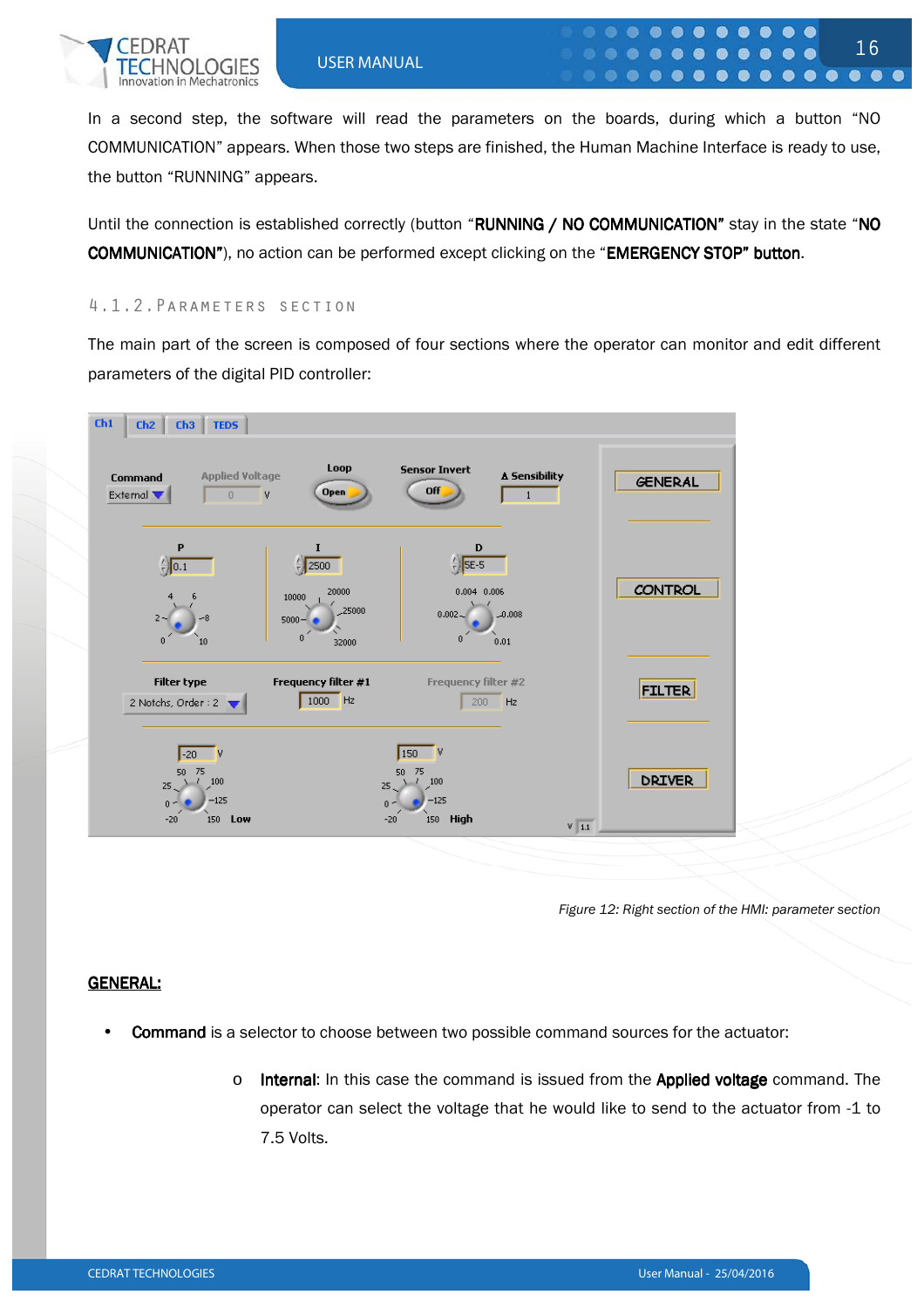

 $\circ$  **External:** In this case the command is issued from the Input BNC connector of the CA45 to command the actuator. This command must be adjusted between -1 and 7.5 Volts.

17

- Applied voltage command is used to send to the actuator directly a static command in Volt between -1 and 7.5V.
- **OL/CL** is a command to close or to open the control loop: OL indicates that the controller works in open loop and CL indicates that the controller works in closed loop (i.e. the regulator is on with the parameters set in the control section)
- **Sensor Invert** is used to invert the sensor's data.
- ∆ Sensibility is used to attenuate/ amplify the sensor feedback signal.

#### CONTROL:

- $\bullet$  P, I, D commands adjust the PID parameters
	- o The **P** parameter can be adjusted between 0 and 10 by steps of  $1e^{-5}$ .
	- o The I parameter can be adjust between 0 and 32000 by steps of  $1e^{5}$ .
	- o The **D** term can be adjusted between 0 and 1e-2 by steps of  $1e^{-5}$ .

The command can be sent either by rotating the button or by typing the number.

#### FILTER:

- Filter type indicates the kind of filter which is in series with the PID regulator:
	- $\circ$  Low pass, Order: 2 is a filter based on a  $2^{nd}$  order low pass filter. In this case only the frequency filter  $#1$  can be changed.
	- $\circ$  Notch, Order: 2 is a filter based on a 2<sup>nd</sup> order stop band filter. In this case only the frequency filter  $#1$  can be changed.
	- $\circ$  Notch, Order: 4 is a filter based on a 4<sup>th</sup> order stop band filter. In this case only the frequency filter  $#1$  can be changed.
	- $\circ$  2 Notches, Order: 2 are two filters based on a 2<sup>nd</sup> order stop band filter. In this case the frequency filter  $#1$  and the frequency filter $#2$  can be changed.
	- $\circ$  None indicates that no filter is added to the PID controller.
- **Frequency filter #1, #2** are integer values and can be adjusted between 50 to 2000 Hz.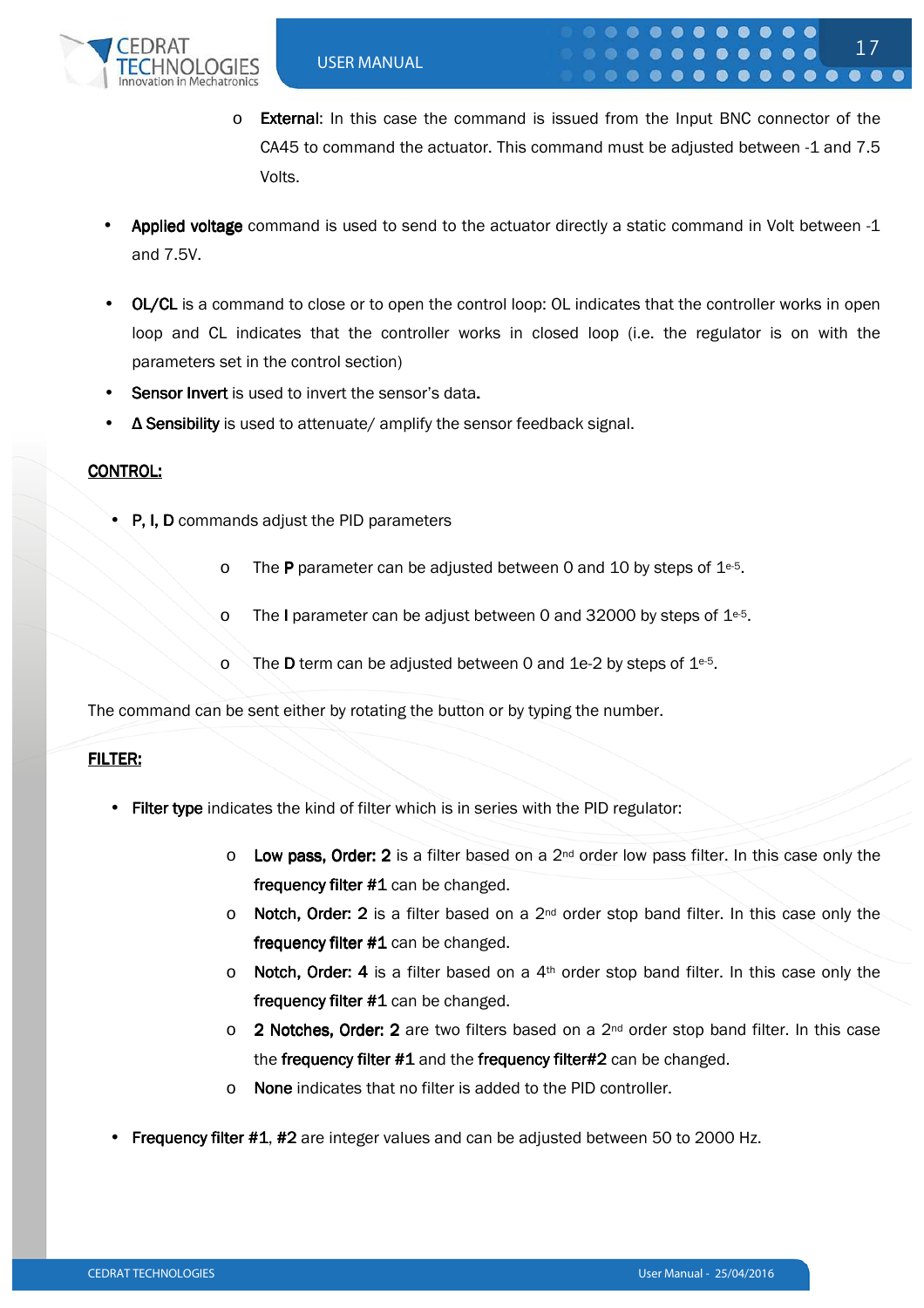

#### DRIVER:

- Low indicates the lowest value of the driver voltage output.
- High indicates the highest value of the driver voltage output.

The values can be adjusted between -20 and 150V.

#### 4.1.3. Foot of screen

It contains 6 buttons.

"SAVE PARAMETERS", "RELOAD" and "DEFAULT" buttons aim to manage different sets of parameters.

The rightmost button "EMERGENCY STOP" ends the software execution.

### 4.2.SUMMARY

Each parameter is summarized in the following table including their status.

18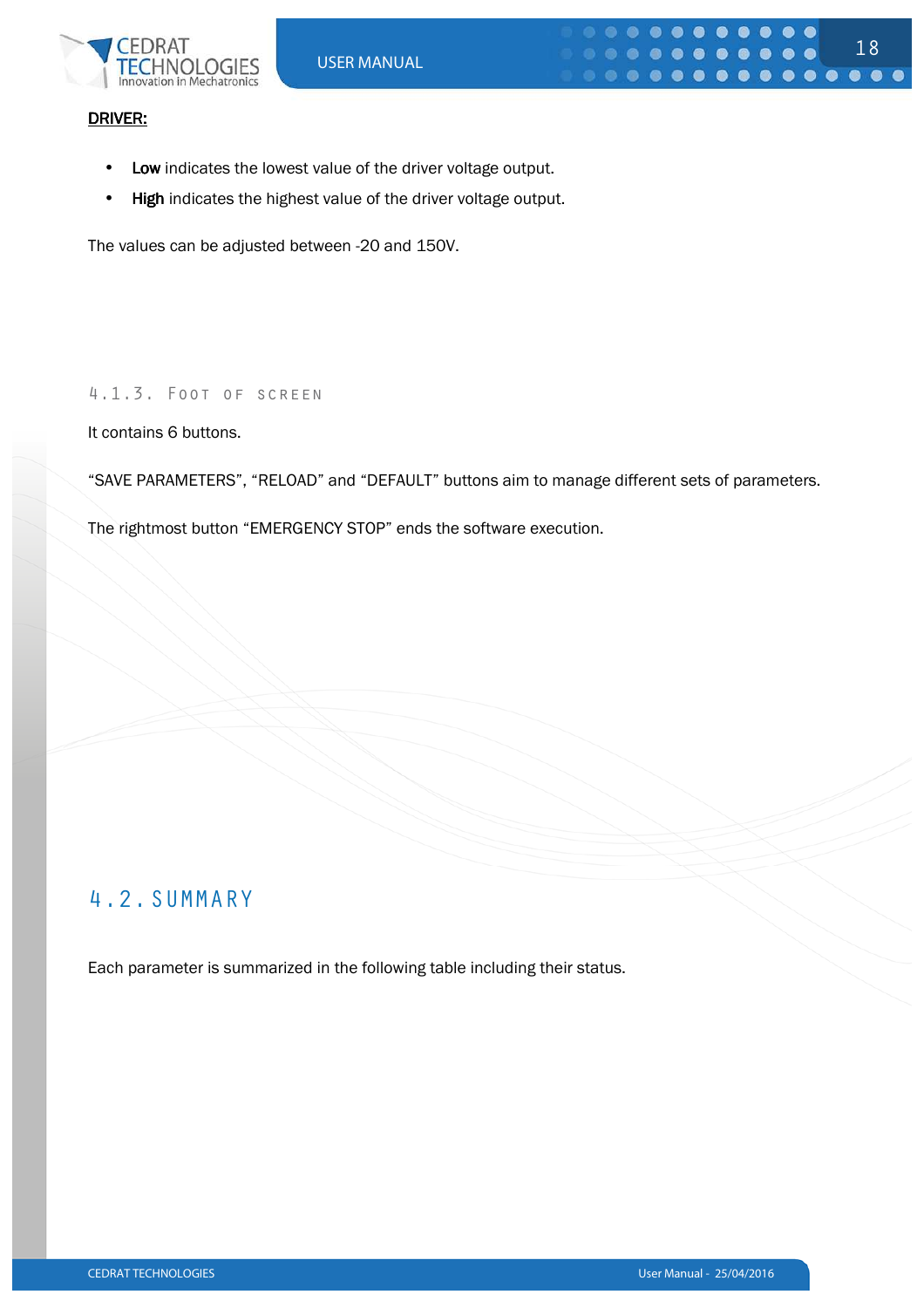

| <b>Name</b>               | Range                                                      |
|---------------------------|------------------------------------------------------------|
| <b>Connection Section</b> |                                                            |
| COM                       | 1 to 12                                                    |
| <b>Parameters Section</b> |                                                            |
| Command                   | Internal: Command from HMI / External: Command from BNC    |
| <b>Applied Voltage</b>    | -1 to 7.5V in Internal mode                                |
| OL/CL                     | OL: Open loop / CL: Closed Loop                            |
| Sensor Invert             | On : data's sensor invert / Off : data's sensor not invert |
| $\Delta$ Sensibility      | 0 to 10 - resolution 1e-5                                  |
| P                         | 0 to 10 - resolution 1e-5                                  |
| $\perp$                   | 0 to 32000 - resolution 1e-5                               |
| D                         | 0 to 1e-2 - resolution 1e-5                                |
| Filter type               | Low pass, Order: 2                                         |
|                           | Notch, Order: 2                                            |
|                           | Notch, Order: 4                                            |
|                           | 2 Notchs, Order: 2                                         |
| Frequency filter #1       | Frequency of the filter number 1 - 50 to 2000Hz            |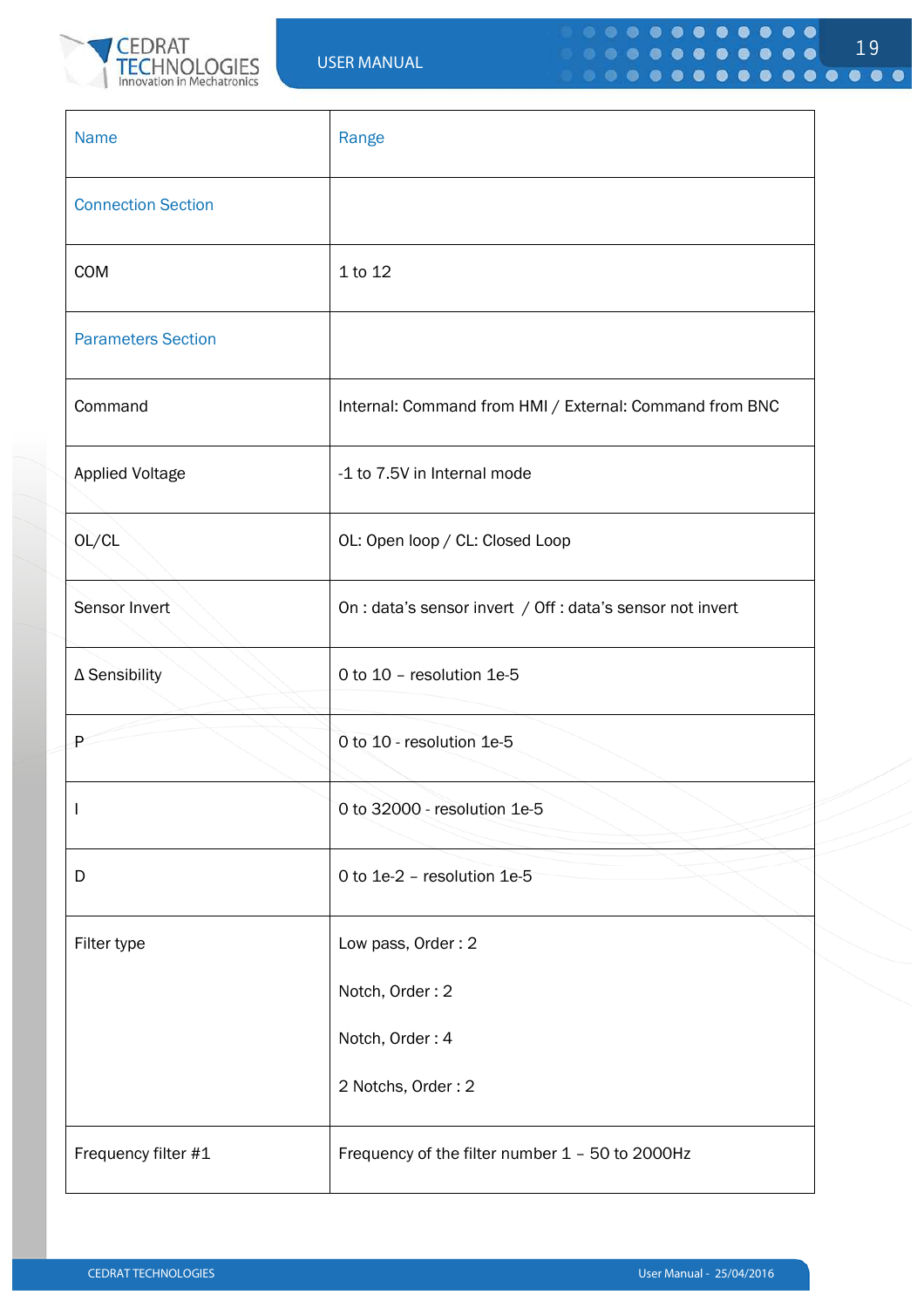

| Frequency filter #2       | Frequency of the filter number 2 - 50 to 2000Hz |
|---------------------------|-------------------------------------------------|
| Low                       | -20 to 150V                                     |
| High                      | -20 to 150V                                     |
| <b>TEDS</b>               | Not available in ACV kit                        |
| Serial Number - UC45      |                                                 |
| Channel - UC45            |                                                 |
| Sensor                    | SG75/ECS75                                      |
| Serial Number of sensor   |                                                 |
| <b>Last Calibration</b>   | DD/MM/YYYY                                      |
| <b>Calibration Period</b> | month                                           |
| SNR in dB                 |                                                 |
| Low cut off frequency     | at -3dB in Hz                                   |
| High cut off frequency    | at -3dB in Hz                                   |
| Calibration for SG75      | Strain Gages gain (µm/V);                       |
|                           | Amplifier Gain (V/V);                           |
|                           | System Gain (µm/V)                              |

20

 $0 0 0 0 0 0 0 0 0 0 0$ 

 $0.000000000000$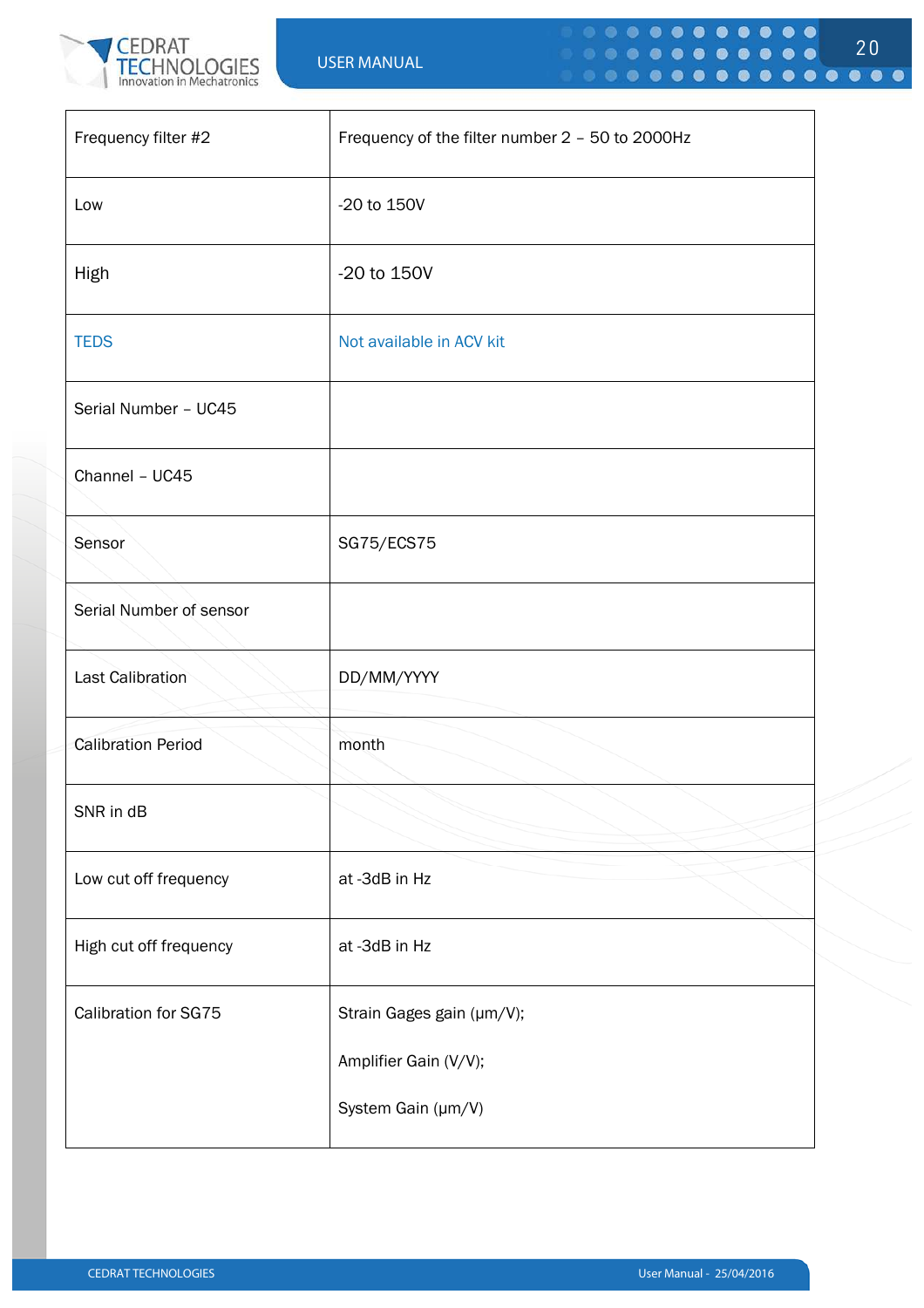

| Calibration for ECS75:         | Gain in µm/V;                                                                                                                                                                |
|--------------------------------|------------------------------------------------------------------------------------------------------------------------------------------------------------------------------|
|                                | Linearity error in %                                                                                                                                                         |
|                                |                                                                                                                                                                              |
| <b>General command section</b> |                                                                                                                                                                              |
| RUNNING / NO COMMUNICATION     | Displays the state of the communication between the PC and the<br>boards.                                                                                                    |
| <b>SAVE PARAMETERS</b>         | Saves the parameters displayed on the screen.                                                                                                                                |
| <b>RELOAD</b>                  | Calls back the parameters from the SAVE PARAMETERS action.                                                                                                                   |
| <b>DEFAULT</b>                 | Calls back initial parameters.                                                                                                                                               |
| <b>HELP</b>                    | Displays a short form of the user manual                                                                                                                                     |
| LOCAL / REMOTE                 | REMOTE: The USB link is disabled and the HMI is disconnected<br>from the UC45 controller / LOCAL: The USB link is enabled and<br>the HMI is connected to the UC45 controller |
| <b>EMERGENCY STOP</b>          | Stops the software                                                                                                                                                           |

# 5. OPERATING MODE OF THE EDUCATIONAL KIT

### 5.1.ELECTRO MAGNET OPERATION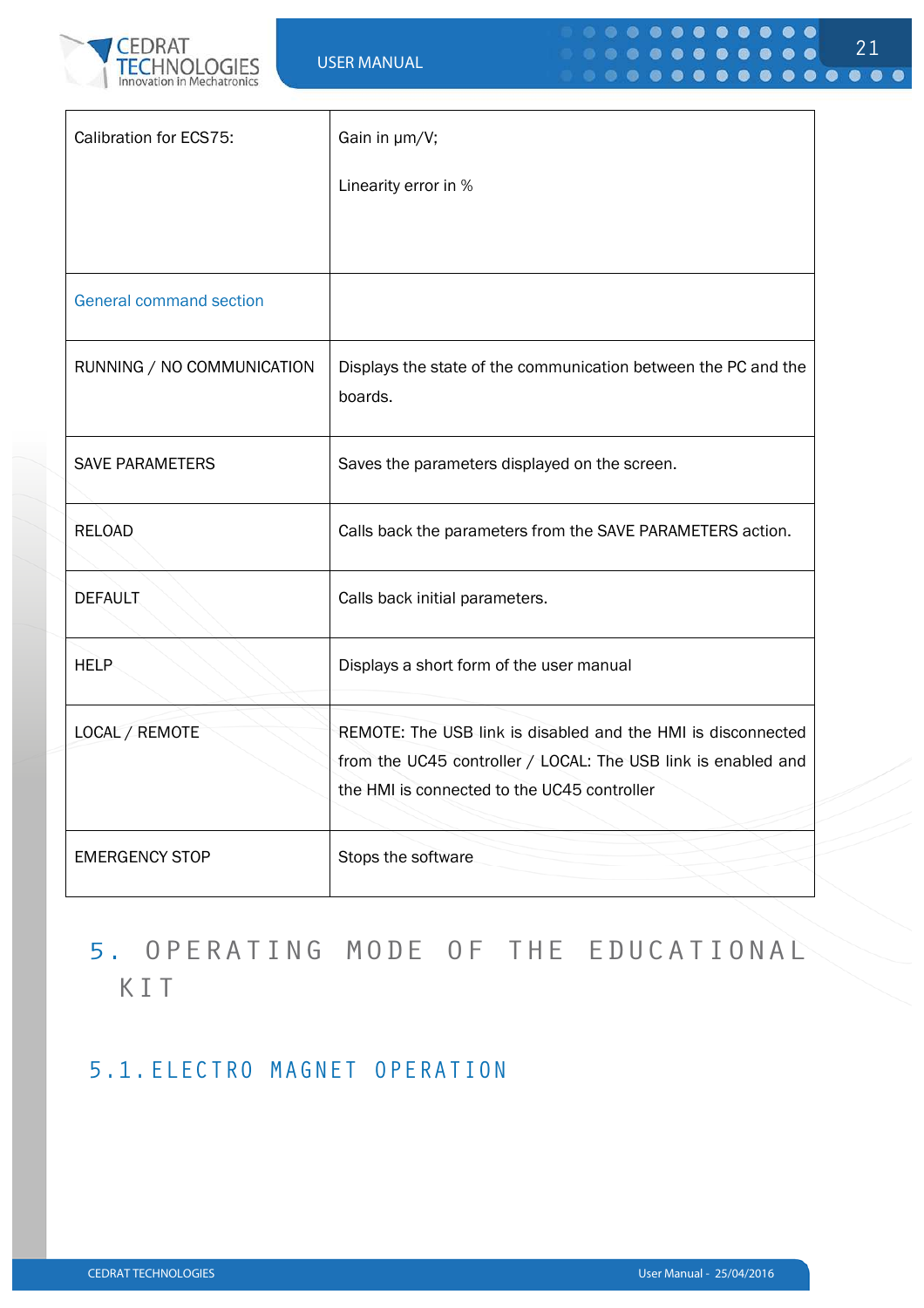

The beam oscillates under the action of the electro magnet mounted on the protective tube. The frequency and amplitude of the oscillations are determined by the input signal supplied to the electro magnet driver.

The operator can apply a sine or square signal to the electro magnet driver. The operator should apply maximum 1.4V to avoid damaging the electronic driver.

The electro magnet is powered with a current driver able to provide +/-30V maximum voltage.

The vertical position of the electromagnet can also be adjusted by sliding it along the protective tube.

When performing a frequency sweep, the user should take care to select a low amplitude signal to take into account resonance phenomena.

#### 5.1.2.First time operation



*Figure 13: Electromagnet driver connections*

22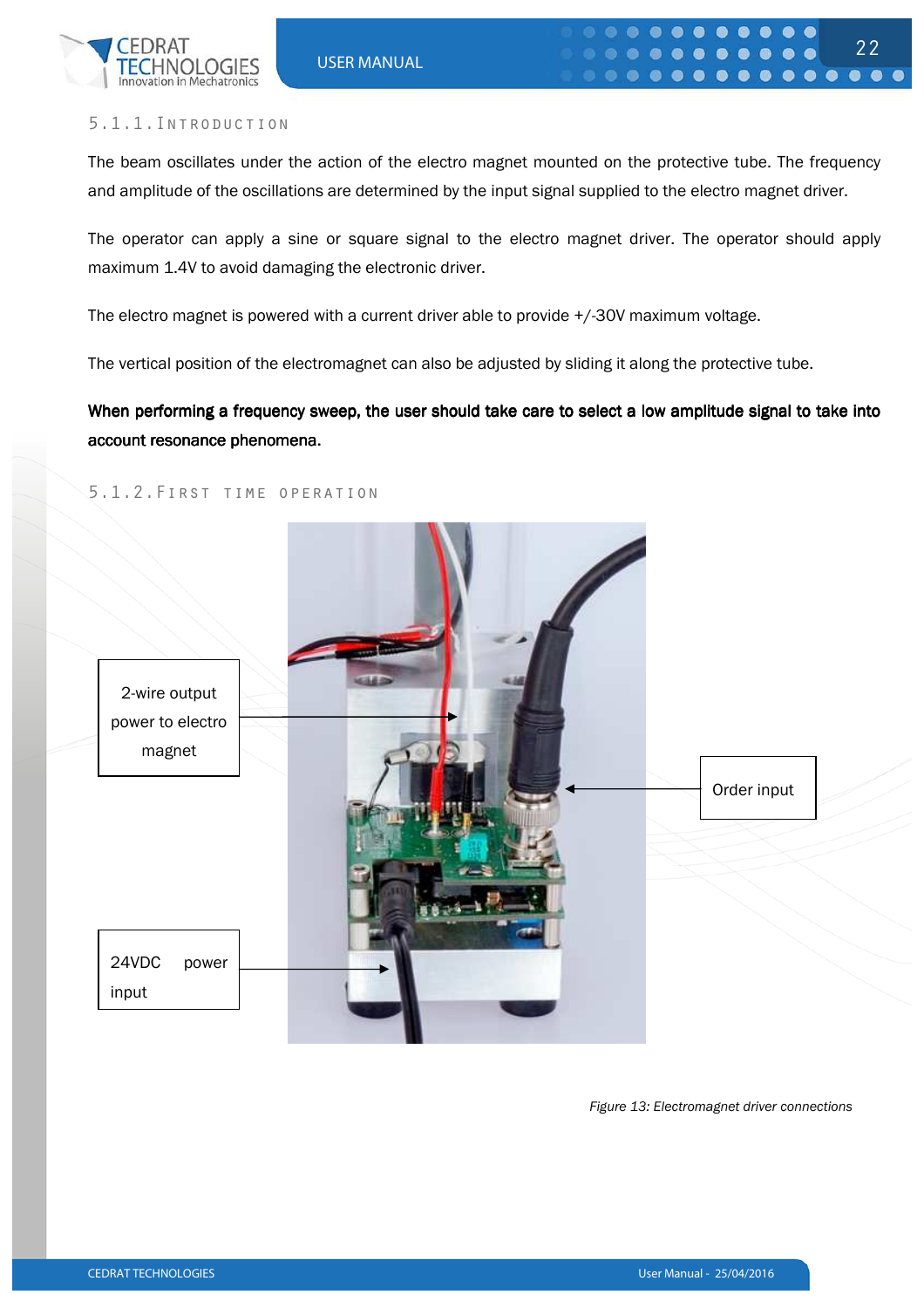

Setup the excitation according to the picture above:

- Slide the electro magnet near the top end
- Check the banana wires of the electro magnet are plugged on the electromagnet driver output (no polarity)
- Plug the 24v power adaptor to the electromagnet driver
- Set the low frequency generator output to 1V peak to peak, 9.5Hz sine (for 1<sup>st</sup> mode excitation) and connect it to the BNC electromagnet driver input
- Fine tune the frequency to the resonance and adjust amplitude to obtain steady oscillations of the beam without beam collision.

### 5.2.SYSTEM CONTROL

The system controls and damps the vibrations of the beam.

The input of the electronics (reference signal) is set to null. That means no signal on BNC input if "External command" is selected, or "0" in the "Applied voltage" input field if "Internal command" is selected.



*Figure 14: schematic of the system*

23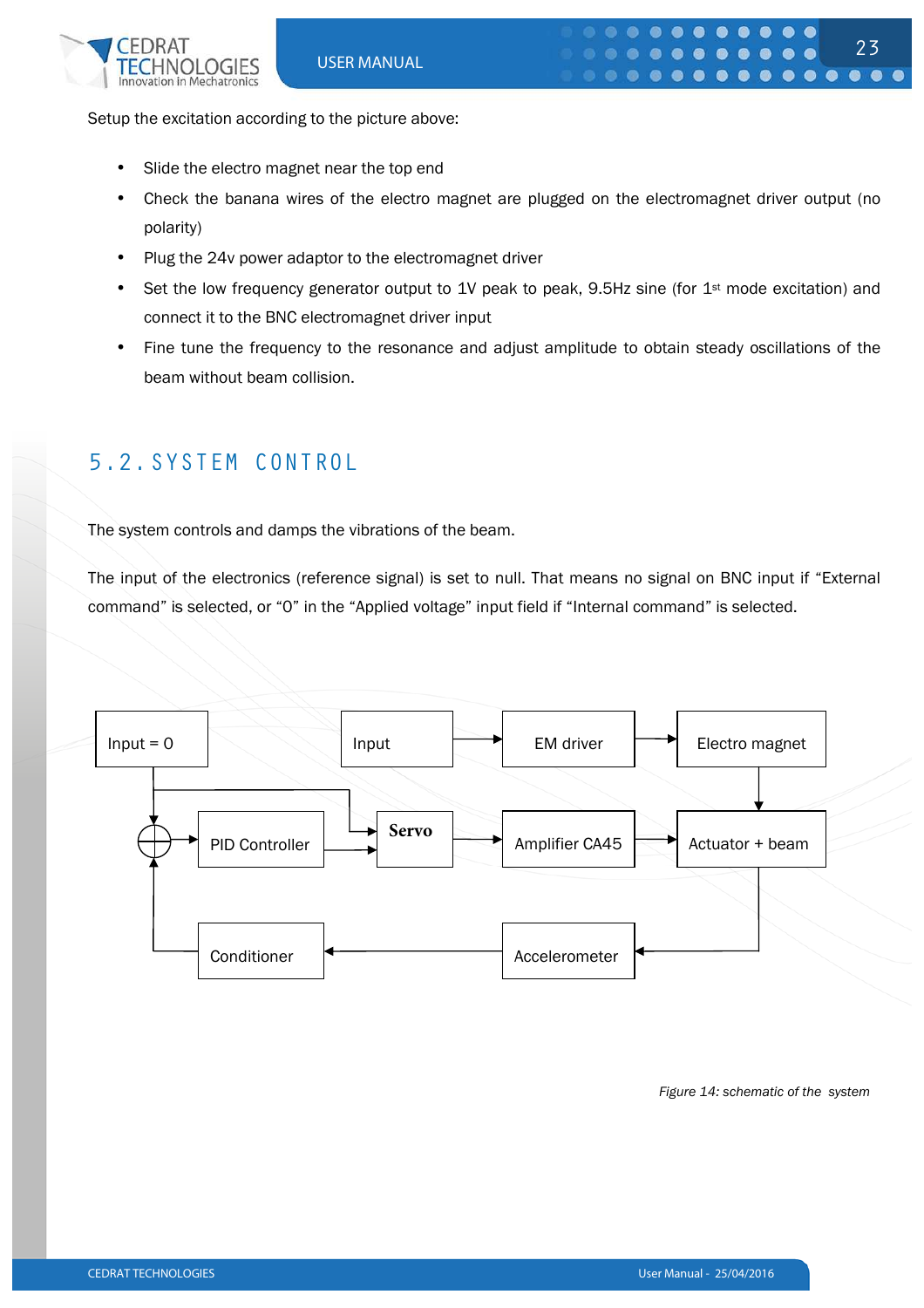





*Figure 16: frequency response of the beam* 

Depending on the signal type, the excitation of one or more modes is possible. The control will reduce the oscillations amplitude if the modes are in the tuned bandwidth, mainly by adjusting the I parameter.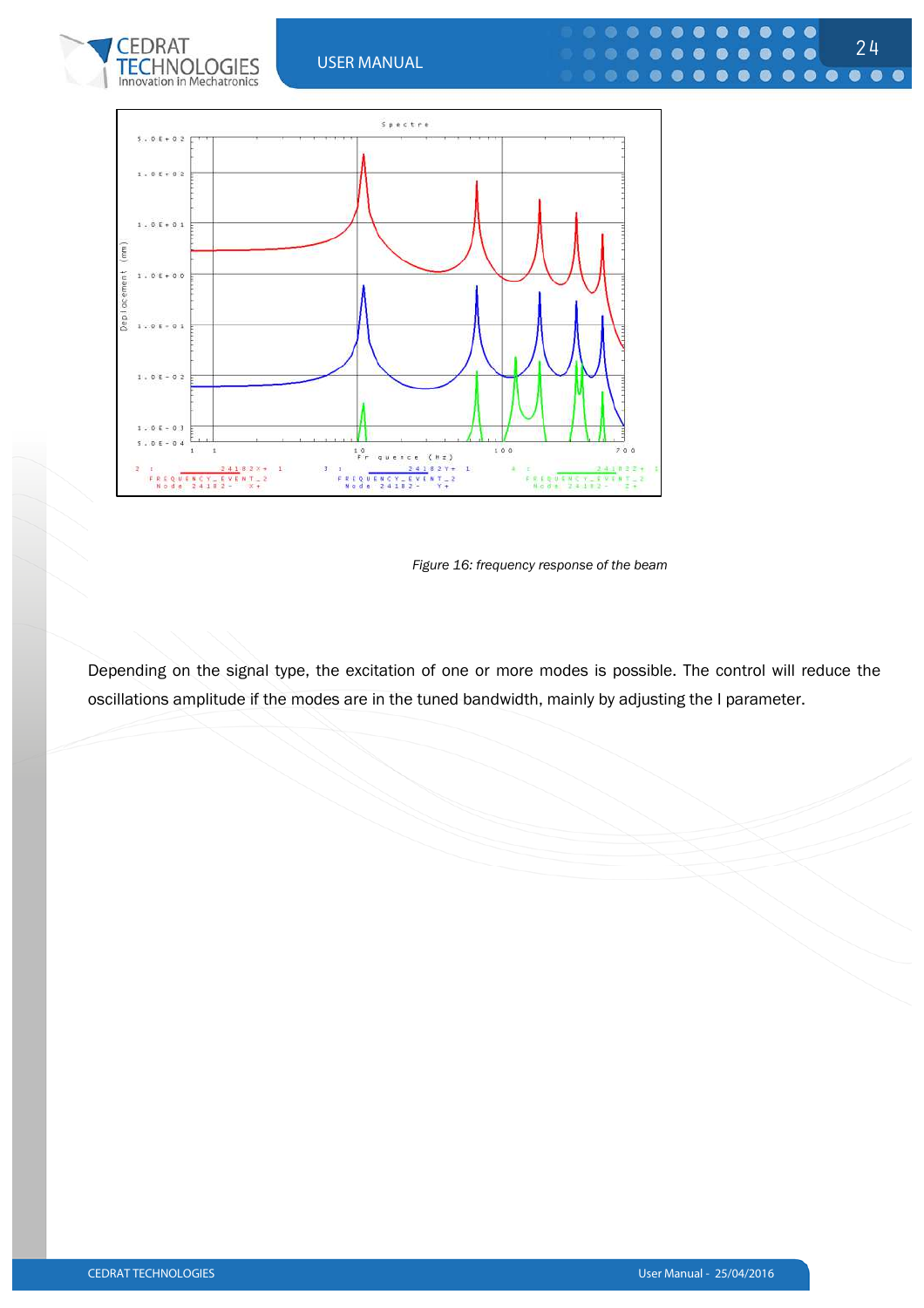

### 6. WARRANTY CONDITIONS AND EXCEPTIONS

The equipment is warranted for a period of one year from the date of shipment, including parts and labor, and only under standard technical conditions as outlined above and expressly mentioned in the technical data sheet. Repairs will be carried out at Cedrat Technologies or through your vendor. During the warranty period, Cedrat Technologies will, on its own initiative, either repair or replace products which prove to be defective.

### Interventions or attempts to service or repair the actuators or electronics by any unauthorized persons will invalidate this warranty.

In addition, this warranty will not apply if the actuator is subjected to any of the following:

- improper handling, including, but not limited to, shocks and abrasions
- improper installation, including, but not limited to, excessive mechanical forces and moments, failure to use the standard electrical and mechanical interfaces
- excessive voltage, including, but not limited to, peak values outside the recommended operating range, DC values applied for excessive time periods

• inappropriate environmental conditions, including, but not limited to, high temperatures or high humidity

• attempt to modify the standard electrical connection of the APA (soldering out of electrical wires, plugs change,…) or the standard mechanical interfaces

No other warranty is expressed or implied. Cedrat Technologies specifically disclaims the implied warranties of merchantability and fitness for a particular purpose

### 7. INSPECTION UPON RECEIPT

This product has been inspected and shown to operate correctly at the time of shipment, as verified by the Factory Verification form that accompanies the actuator.

Immediately upon receipt of the product, it should be inspected carefully for any signs of damage that may have occurred during shipment. If any damage is found, a claim should be filed with the carrier.

The package should also be inspected for completeness according to the enclosed packing list. If an order is incorrect or incomplete, contact your distributor.

25

 $0 0 0 0 0 0 0 0 0 0 0 0$